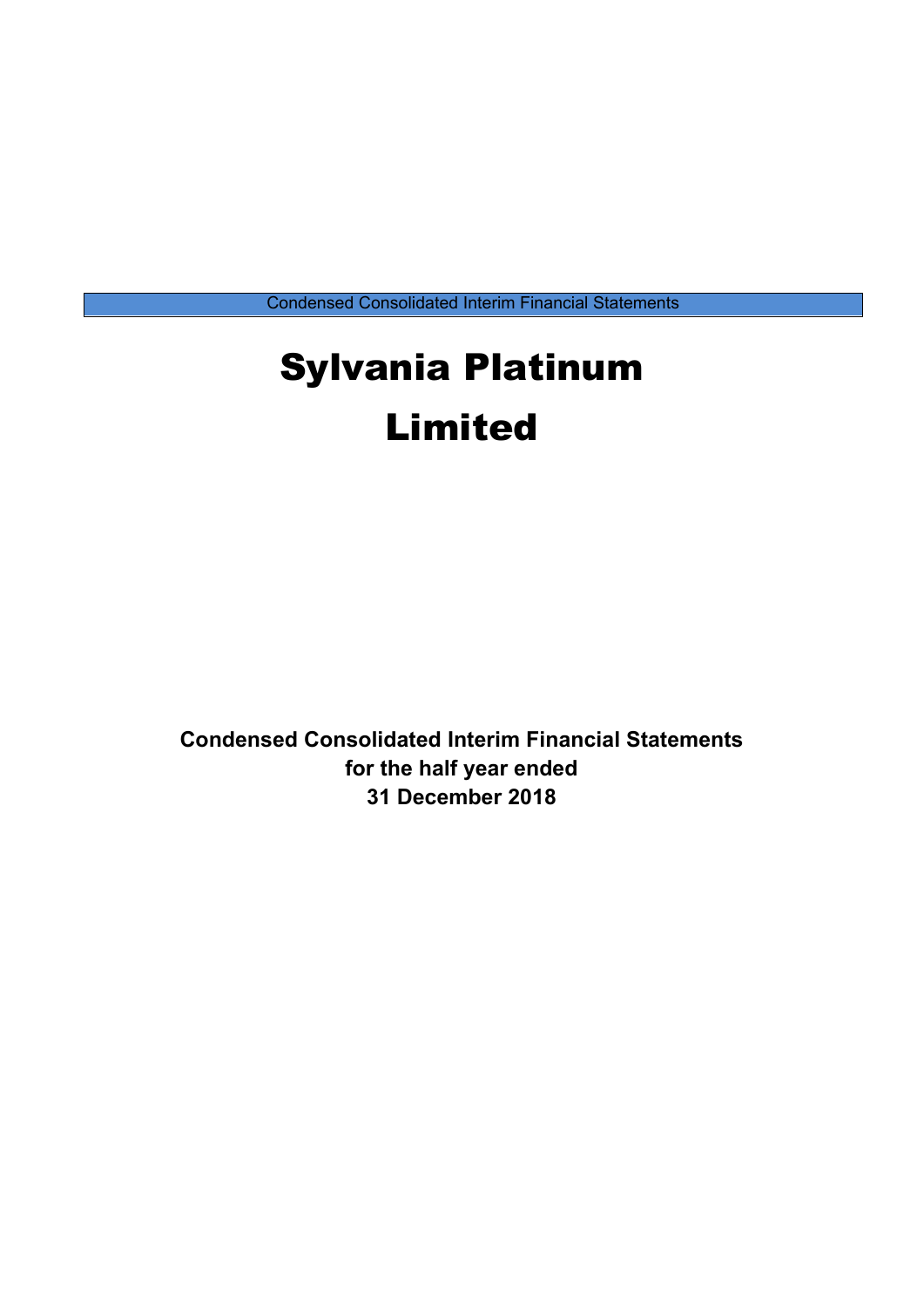# **Contents**

| Corporate Information                                                                | 3               |
|--------------------------------------------------------------------------------------|-----------------|
| Directors' Report                                                                    | 4               |
| Directors' Declaration                                                               | 8               |
| Independent Auditor's Report on Review of Interim Financial Statements               | 9               |
| <b>Condensed Consolidated Interim Financial Statements</b>                           |                 |
| Condensed Consolidated Statement of Profit or Loss and Other<br>Comprehensive Income | 10              |
| <b>Condensed Consolidated Statement of Financial Position</b>                        | 11              |
| Condensed Consolidated Statement of Changes in Equity                                | 12 <sup>2</sup> |
| <b>Condensed Consolidated Statement of Cash Flows</b>                                | 15              |
| Notes to the Condensed Consolidated Financial Statements                             | 16              |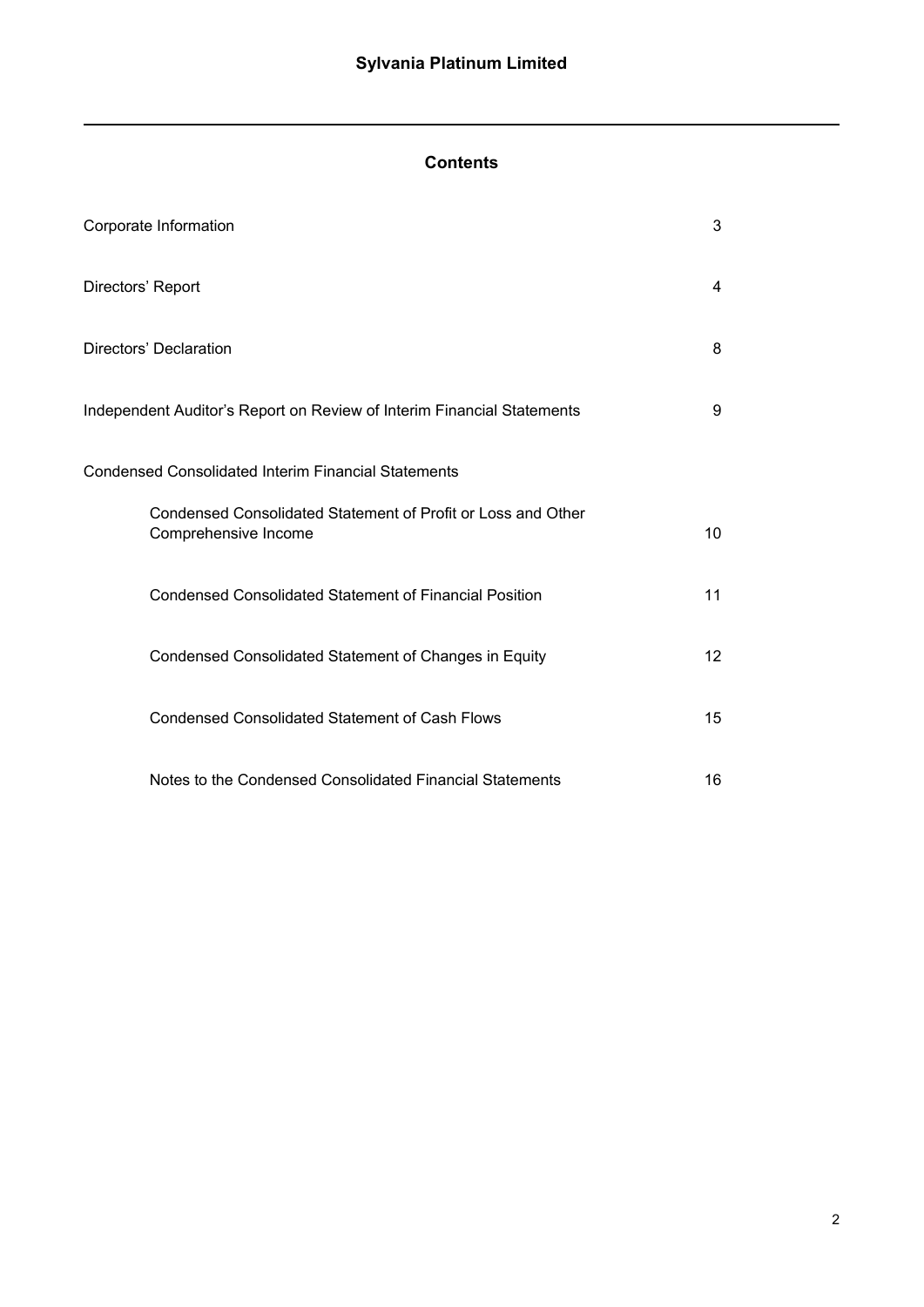# **Corporate Information**

| <b>Directors</b>                   | <b>SA Murray</b><br><b>TM McConnachie</b><br><b>RA Williams</b><br>E Carr                                                                                   |                                                      |
|------------------------------------|-------------------------------------------------------------------------------------------------------------------------------------------------------------|------------------------------------------------------|
| <b>Company Secretary</b>           |                                                                                                                                                             | Conyers Corporate Services (Bermuda) Limited         |
| <b>Principal registered office</b> | <b>Clarendon House</b><br>2 Church Street<br>Hamilton HM11<br>Bermuda                                                                                       |                                                      |
| <b>South African Operations</b>    | Constantia Park<br><b>Cycad House</b><br>Weltevredenpark<br>1709<br>South Africa                                                                            | Cnr 14 <sup>th</sup> Avenue & Hendrik Potgieter Road |
|                                    | Facsimile:                                                                                                                                                  | Telephone: +27 (0)11 673 1171<br>+27 (0)11 673 0365  |
| <b>Share Registry</b>              | <b>Computershare Services Plc</b><br>The Pavilions<br><b>Bridgewater Road</b><br><b>Bedminster Down</b><br><b>Bristol BS99 7NH</b><br><b>United Kingdom</b> |                                                      |
| <b>Auditors</b>                    | KPMG Inc.<br><b>KPMG Crescent</b><br>85 Empire Road<br>Parktown, 2193<br>South Africa                                                                       |                                                      |
| <b>Solicitors</b>                  | Conyers Dill & Pearman Limited<br><b>Claredon House</b><br>2 Church Street<br>Hamilton HM11<br><b>Bermuda</b>                                               |                                                      |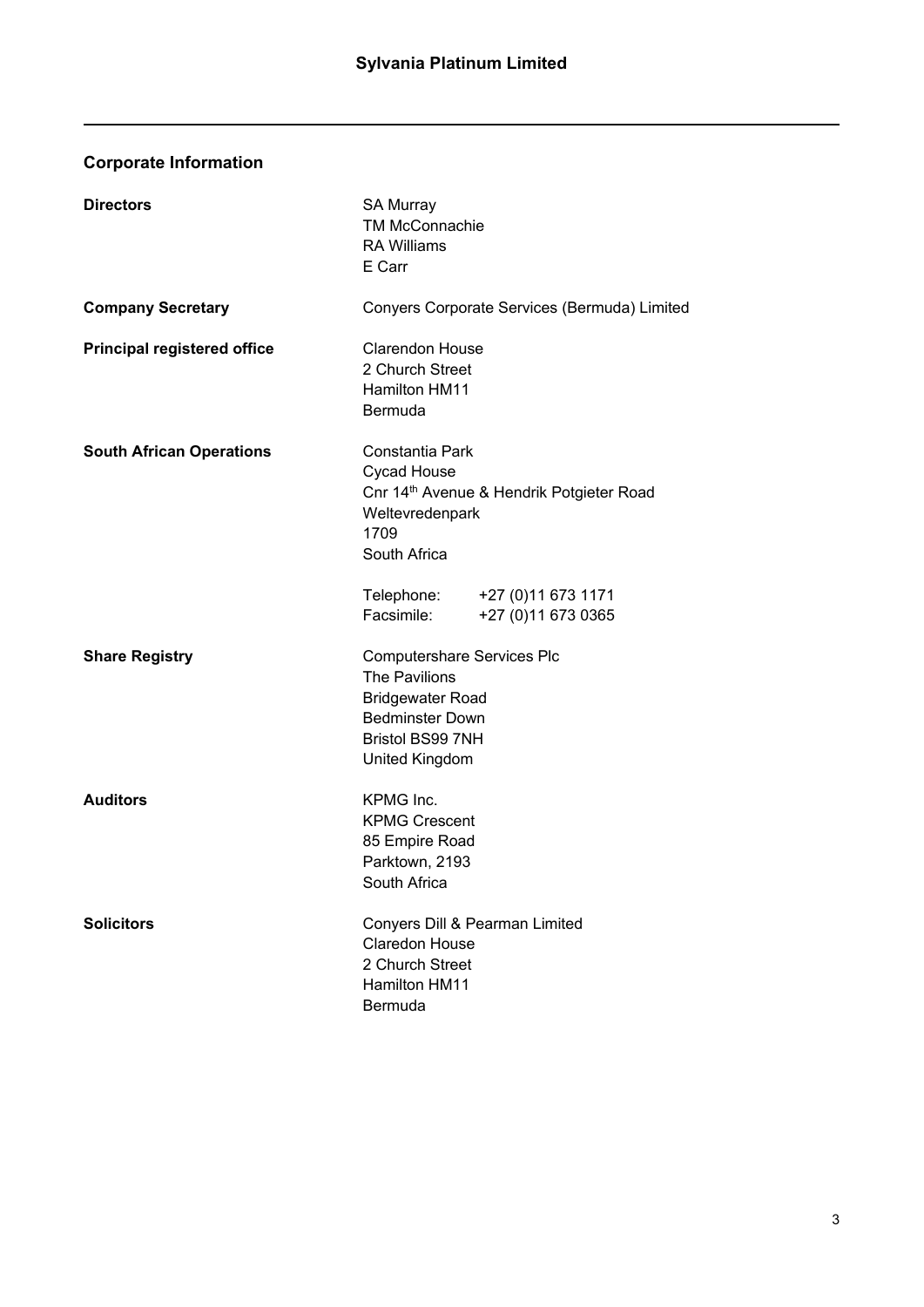### **Directors' Report**

The directors present their report on the consolidated entity (referred to hereafter in this report as the "Group") consisting of Sylvania Platinum Limited ("Sylvania" or the "Company"), its subsidiaries, associates and joint arrangement for the half year ended 31 December 2018. Unless otherwise stated, the financial information contained in this report is presented in US Dollars (USD).

### **Directors**

The names of directors who held office during or since the end of the half year and until the date of the report are noted below. Directors were in office for the full period.

SA Murray – *Non-Executive Chairman* TM McConnachie – *Chief Executive Officer* RA Williams – *Non-Executive Director* E Carr – *Non-Executive Director* 

#### **Review of Operations and Half Year Financial Results**

Sylvania's cash generating subsidiaries are incorporated in South Africa with the functional currency of these operations being South African Rand (ZAR). Revenues from the sale of platinum group metals (PGMs) are generated in USD and operating costs are incurred in ZAR.

The Group's reporting currency is USD as the parent company is incorporated in Bermuda. Corporate and general and administration costs are incurred in USD, GBP and ZAR.

For the six months under review the average ZAR:USD exchange rate was ZAR14.19:\$1 and the closing exchange rate at 31 December 2018 was ZAR14.44:\$1.

#### **Operational performance**

The Sylvania Dump Operations (SDO) achieved 34,045 ounces for the first half of the 2019 financial year, a solid performance under very difficult operational circumstances, and a marginal improvement on the 33,892 ounces for the comparative period in the prior year. The half year presented a number of challenges, especially in the second quarter which had a direct impact on ounce production, resulting in a lower than anticipated production performance.

Although the half-year on half-year PGM production improved marginally, the six-monthly production was lower than planned primarily due to a combination of lower PGM plant feed tons and recovery efficiencies. The Lesedi operation in particular experienced significant downtime during November and December 2018 due to water shortages in the area, resulting in the plant only being able to treat 52% of its planned treatment tonnage for the second quarter, while Doornbosch's dump remining, where the current dump is reaching its end of life, experienced significant downtime and feed instability that impacted negatively on plant throughput and recovery efficiencies. Other contributors to lower than planned PGM production for the period were the lower percentage of fresh current arisings feed received from the host mines at both Tweefontein and Millsell during the last quarter, following DMR safety stoppages related to underground incidents external to Sylvania's operations, as well as oil contaminated feed material impacting on recoveries during the first quarter at Mooinooi.

Cash costs per ounce for the SDO increased by 16% in ZAR terms, primarily as a result of Lesedi's larger contribution of PGM ounces for the full H1 FY2019 period compared to only two months in the H1 of FY2018. Lesedi was acquired by the Group in November 2017 and work continues to bring its cash costs down in line with other operations. However, the unit cost at Lesedi was particularly high during the past period due to low PGM production brought about by water shortages. Additional re-mining cost at Doornbosch related to the re-mining challenges on the current dump. With most of the challenges now resolved and mitigation measures implemented, it is expected that cash costs will improve in line with the forecast increased ounce production in H2 FY2019.

In USD terms, this increase in cash costs was limited to 10% as a result of the weaker ZAR exchange rate compared to the comparative period in the prior year.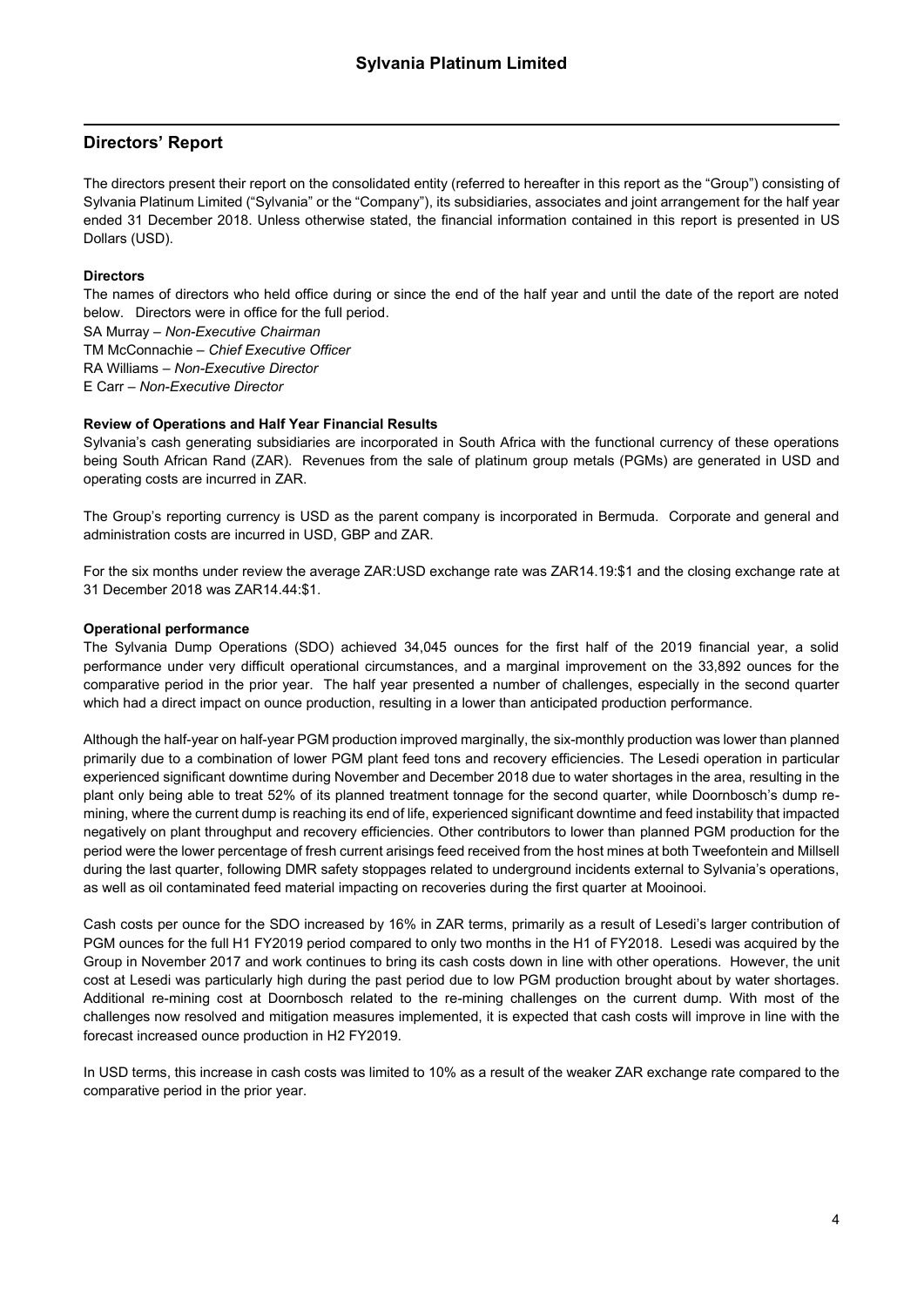#### *Capital projects*

The Project Echo MF2 modules are progressing well with the Millsell and Doornbosch MF2 modules in operation since early 2018 and Mooinooi MF2 module under construction and expected to be commissioned during the last quarter of this financial year.

Doornbosch MF2 performed according to design since commissioning, but Millsell MF2 was performing below design and had some initial challenges related to new fines flotation technology implemented on this plant, which was only resolved with the retrofit and commissioning of new high-intensity flotation mechanisms in the circuit towards the end of 2018. The MF2 plants at both operations are expected to deliver to full potential going forward.

The Tweefontein MF2 is still delayed due to the constraints on the national power utility's electricity supply infrastructure to the Tweefontein mining complex. The upgrade by the power utility has commenced, however the completion date is currently undetermined.

The Lesedi chrome plant project, comprising of the dismantling and relocation of the redundant Steelpoort chrome circuit, has commenced and is expected to be completed in the second half of the year. This will enable chrome removal ahead of Lesedi's PGM plant, aligned with the standard SDO operating model employed at existing operations in the Group, and will contribute towards higher PGM feed grades and ounce production at the operation.

#### **Financial performance**

#### *Revenue*

The Gross basket price for PGMs for the six months to 31 December 2018 was \$1,201/ounce compared to \$1,057/ounce for the period ended 31 December 2017. Although the average price of Platinum has dropped, the steady increase of both Palladium and Rhodium has had a favourable impact on the basket price. The Group recorded net revenue of \$32.1 million for the six months to 31 December 2018, as a result of the higher basket price. Revenue from by-products increased by \$1.4 million from the comparative period in the prior year. Ruthenium increased from an average for the six months to 31 December 2017 of \$98/ounce to an average of \$262/ounce for the six months to 31 December 2018, a 167% improvement. Iridium increased from an average of \$969 to \$1,452 per ounce half-year on half-year.

| Revenue split                                             | 31 December 2018 | 31 December 2017 |
|-----------------------------------------------------------|------------------|------------------|
|                                                           | \$'000           | \$'000           |
| Revenue on sales $(4E)^1$                                 | 26.516           | 23,779           |
| Revenue (by products) <sup>2</sup>                        | 3.020            | 1.645            |
| Sales adjustments $3$                                     | 2.557            | 2.755            |
| Net revenue                                               | 32.093           | 28.179           |
| Colon royanus from Diotinum, Dollodium, Dhodium and Cold. |                  |                  |

1 Sales revenue from Platinum, Palladium, Rhodium and Gold. 2 Sales revenue from other metals in the concentrate produced - Ruthenium, Iridium, Nickel and Copper.

nts to revenue recognised for movements in the PGM price and exchange rate on ounces delivered but not yet invoiced as contractually agreed.

Note: The above table is rounded to the nearest thousand.

#### *Cost of sales*

The cost of sales represent the direct and indirect costs of producing the PGM concentrate and amounted to ZAR265.9 million for the reporting period compared to ZAR228.1 million in the six months to 31 December 2017. The inclusion of the full six months of the Lesedi operation, acquired in November 2017, at a higher operating cost model, has impacted the total operating costs. The cost of sales includes ZAR46.0 million depreciation charge on plant and equipment (H1 FY2018: ZAR36.5 million) with the other main cost contributors being salaries and wages of ZAR98.1 million (H1 FY2018: ZAR86.5 million), mining costs of ZAR27.5 million (H1 FY2018: ZAR21.9 million), engineering and maintenance of ZAR26.0 million (H1 FY2018: ZAR21.7 million), reagents and milling costs of ZAR23.9 million (H1 FY2018: ZAR16.7 million) and electricity of ZAR35.5 million (H1 FY2018: ZAR26.4 million).

Cash costs per ounce for the Group were ZAR8,194/ounce compared to ZAR7,043/ounce in the previous corresponding period. The increased cost per ounce is due mainly to the total operational costs increasing with the Lesedi operation being accounted for the full six months, but the total ounces remaining static in comparison with the corresponding prior period. Cost saving initiatives continue at Lesedi and the cost per ounce is expected to reduce going forward as Project Echo and optimization project ounces come on stream in the second half of the financial year and with further cost saving initiatives at Lesedi. The all-in sustaining cost (AISC) for the Group amounted to ZAR8,369/ounce and an all-in cost (AIC) of ZAR9,819/ounce for the period to 31 December 2018, of which ZAR1,400/ounce is attributable to the capital expenditure on Project Echo and plant optimisation. This compares to the AISC and AIC for 31 December 2017 of ZAR7,127/ounce and ZAR8,515/ounce respectively.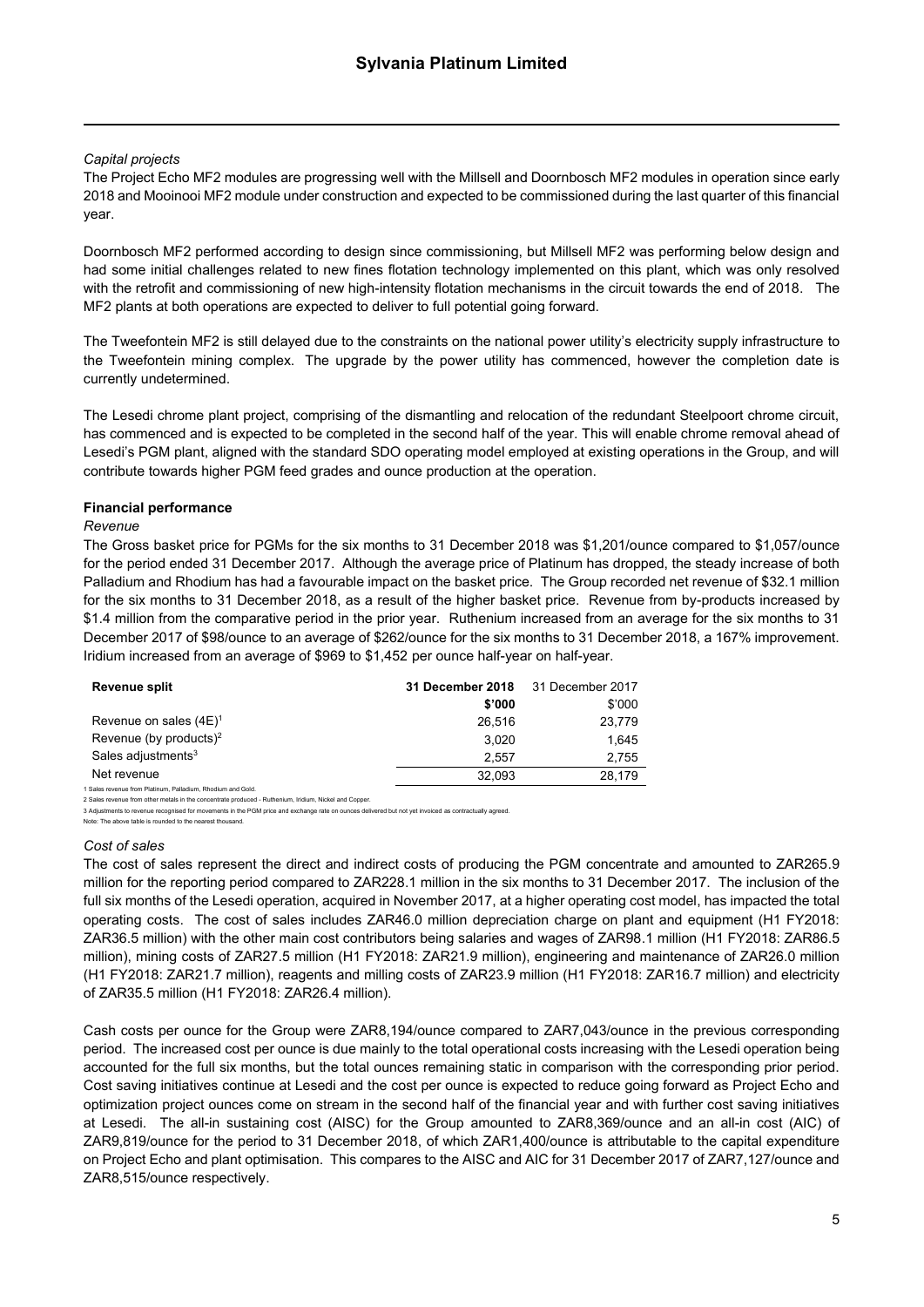#### *Other expenses*

Other expenses comprise mainly of general and administrative costs of \$1.0 million for the six months. These costs are incurred in USD, GBP and ZAR and relate mainly to share registry costs, advisory and public relations costs, consulting and legal fees and stock exchange costs.

#### *Finance income and finance costs*

Interest is earned on surplus cash invested in South Africa at an average interest rate of 7% per annum. A portion of cash is held in ZAR to fund the remainder of Project Echo and any other strategic production optimisation projects when identified. Interest is paid on instalment sale agreements for the purchase of movable plant and vehicles.

#### *Mining and income tax*

Income tax is paid in SA Rand on taxable profits generated at the South African operations. The corporate income tax rate is 28%. Income tax for the six months to 31 December 2018 was ZAR36.0 million compared to ZAR25.8 million for 31 December 2017. Deferred tax movements for the Group relate mainly to the unredeemed capital expenditure and provisions.

#### *Cashflow*

The Group cash is currently held in ZAR and USD. As at 31 December 2018, the Company's cash and cash equivalents balance was \$20.2 million. Cash generated from operations was \$11.9 million for the reporting period, which includes an outflow of \$1.7 million for working capital changes and \$2.5 million paid for income tax. The Company spent \$3.9 million on capital expenditure and paid \$1.3 million out in dividends. An amount of \$0.6 million was withdrawn from the investment relating to the rehabilitation guarantees and was transferred to an insurance facility for these guarantees. With the majority of the cash generated and held in ZAR, the depreciation of the ZAR against the USD decreased the reported cash balance since the last reporting date of 30 June 2018 by \$0.8 million.

The trade and other receivables have been split and invoiced trade receivables and contract assets are shown separately on the face of the Statement of Financial Position in line with the new disclosure requirements of IFRS 15 *Revenue from Contracts with customers*. Contract assets is the sales provision for the concentrate delivered, but not yet invoiced to the refineries.

#### *Capital expenditure*

The Group capital expenditure for the six months to 31 December 2018 was \$3.9 million. This spend comprises \$2.0 million on Project Echo, \$0.5 million on specific production optimisation projects and \$1.4 million on stay in business capital.

#### **Health, safety and environment**

There were no significant health or environmental incidents during the half year, with Lesedi and Millsell achieving the milestones of seven and four years Lost Time Injury (LTI) free respectively during the period. Tweefontein and Doornbosch operations remain LTI free for more than six years.

Health, safety and environmental compliance remains a key-priority for the Company and the combined effort between management and all the employees across the operations, together with the overall safety culture, contribute towards the high safety standards and plant conditions at the respective operations.

#### **Mineral Asset Development and opencast mining projects**

The Company has continued to upgrade the value of its mineral asset development activities during the period, so as to be able to continue to defend title. However, until an improvement in market conditions occurs, this will result in very limited spend.

#### *Grasvally Chrome Exploration*

The Mining Right granted in Q4 FY2018 has been executed and is in the process of being registered in the Mining Titles Office. Under the Mining Right, rehabilitation of the historical mining area has also commenced. A consulting company to prepare financial models and are exploring ways to optimise value through the possible sale of the Grasvally resource.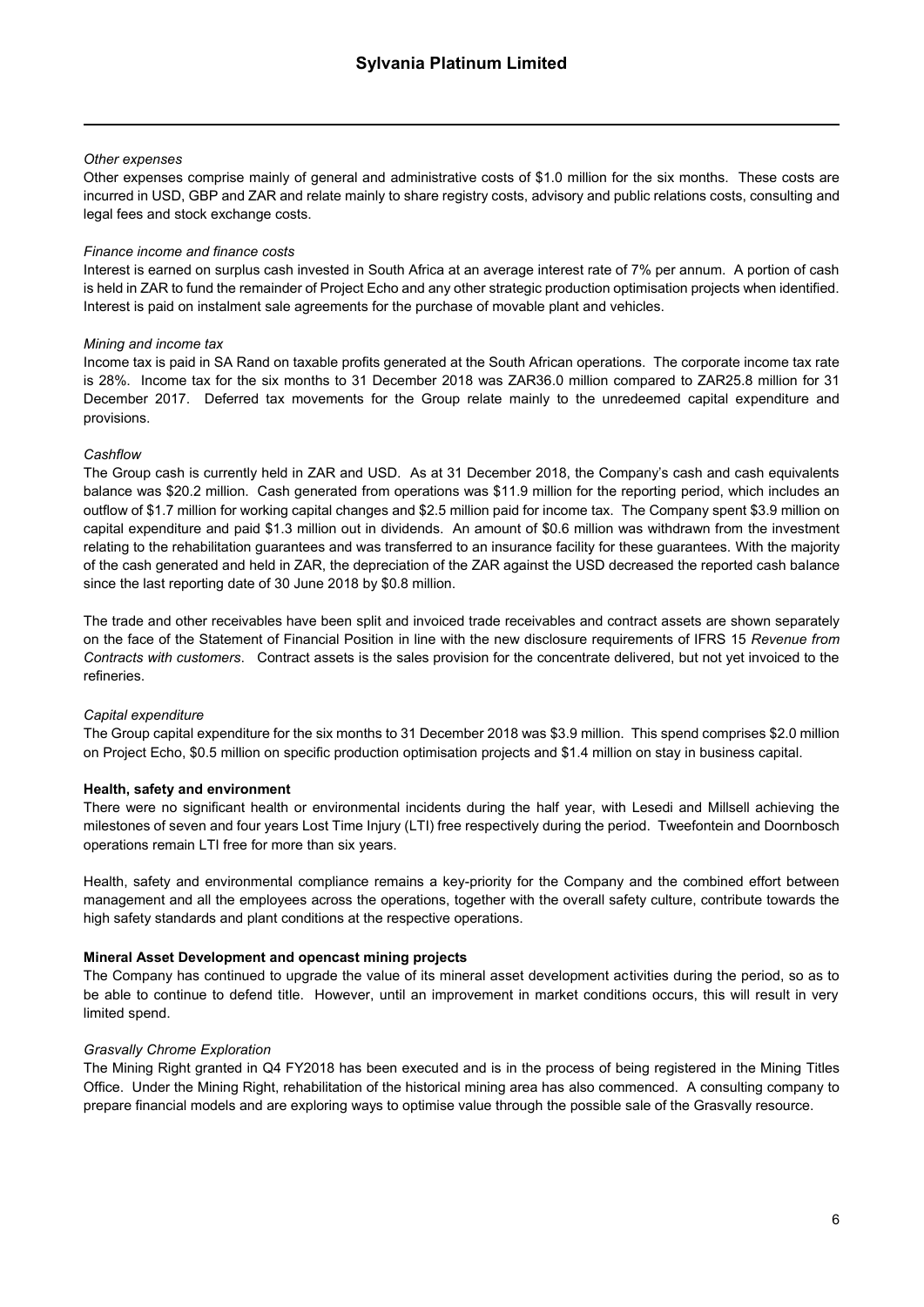#### **Corporate activities**

#### *Maiden Dividend*

As announced on 28 August 2018, the Directors of Sylvania recommended the payment of a maiden cash dividend of 0.35 pence per Ordinary Share of \$0.01 in the Company. The shareholders approved this recommendation at the Company's Annual General Meeting held on 23 November 2018 and the payment of the dividend was made on 30 November 2018.

The revised dividend policy, as referenced in the last annual report, has been uploaded onto the Company's website.

#### *Share Buybacks and Cancellation of Shares*

During the period and subsequent to the conclusion of the Share Buyback programme which ran from 21 August 2017 to 24 August 2018, the Company announced that it had cancelled the remainder of 892,257 \$0.01 Ordinary Shares purchased under the programme, as well as a further adjustment to shares held in treasury of 120,000 ordinary shares.

The Company further agreed to buy back 516,632 shares at 16.00 pence per Ordinary Share and these were cancelled immediately.

Accordingly, at the end of the period the Company's issued share capital was 289,724,772 Ordinary Shares, of which a total of 4,209,635 Ordinary Shares were held in Treasury. Therefore, the total number of Ordinary Shares with voting rights in Sylvania was 285,515,137 Ordinary Shares.

#### **Outlook**

Management have taken very decisive corrective action and implemented various improvement measures to address challenges experienced during the first half of the financial year in order to mitigate the impact and to ensure that planned production targets are met for the remainder of the financial year. Although the SDO team is continuously looking at alternatives to compensate for H1 losses during H2, it would be prudent to revise the current PGM production guidance for the 2019 financial year to between 73,000 and 76,000 ounces.

J. Wymaki

T M McConnachie Chief Executive Officer 15 February 2019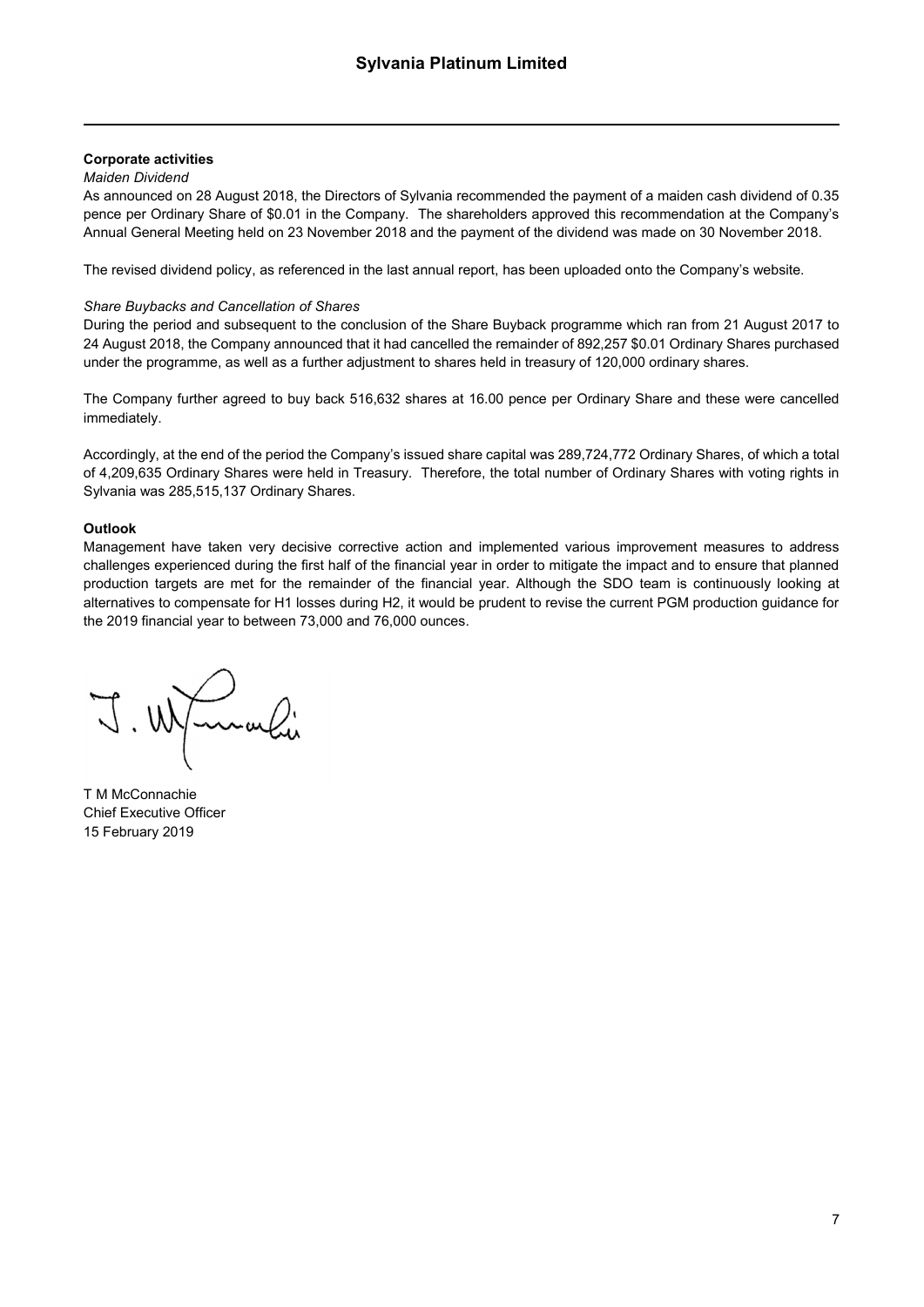### **Directors' Declaration**

In accordance with a resolution of the Directors of Sylvania Platinum Limited, I state that:

In the opinion of the Directors:

- a) the condensed consolidated interim financial statements and notes of the consolidated entity have been prepared and presented in accordance with IAS 34, Interim Financial Reporting.
- b) there are reasonable grounds to believe that the company will be able to pay its debts as and when they become due and payable.

On behalf of the Board

J. W mali

 $\_$ T M McConnachie Chief Executive Officer 15 February 2018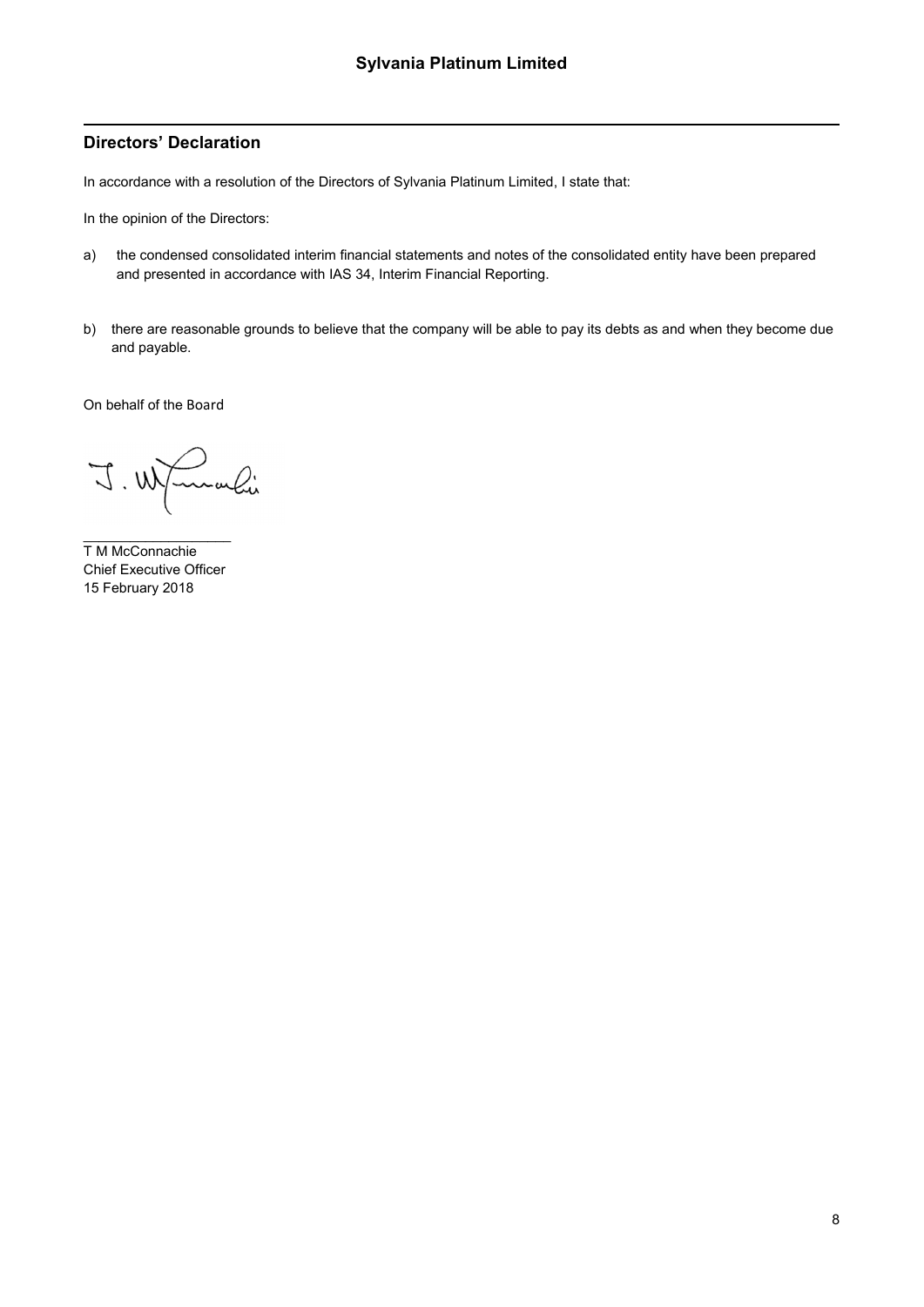

**KPMG Inc. KPMG Crescent** 85 Empire Road, Parktown, 2193. Private Bag 9, Parkview, 2122, South Africa Telephone Fax: Docex Internet

+27 (0) 11 647 7111  $+27(0)116478000$ 472 Johannesburg kpmg.co.za

Independent Auditor's Report on Review of Condensed Consolidated Interim Financial **Statements** 

To the shareholders of Sylvania Platinum Limited

#### Introduction

We have reviewed the accompanying condensed consolidated interim financial statements of Sylvania Platinum Limited set out on pages 10 to 34 consisting of the condensed consolidated statement of financial position at 31 December 2018, the condensed consolidated Statements of profit or loss and other comprehensive income, the condensed consolidated Statements of changes in equity and the condensed consolidated Statements of cash flows for the six month period then ended, and notes to the interim financial information ("the condensed consolidated interim financial statements"). Management is responsible for the preparation and presentation of this condensed consolidated interim financial statements in accordance with IAS 34, 'Interim Financial Reporting'. Our responsibility is to express a conclusion on this condensed consolidated interim financial statements based on our review.

#### Scope of Review

We conducted our review in accordance with the International Standard on Review Engagements 2410, "Review of Interim Financial Information Performed by the Independent Auditor of the Entity". A review of the condensed consolidated interim financial statements consists of making inquiries, primarily of persons responsible for financial and accounting matters, and applying analytical and other review procedures. A review is substantially less in scope than an audit conducted in accordance with International Standards on Auditing and consequently does not enable us to obtain assurance that we would become aware of all significant matters that might be identified in an audit. Accordingly, we do not express an audit opinion.

#### Conclusion

Based on our review, nothing has come to our attention that causes us to believe that the accompanying condensed consolidated interim financial statements at 31 December 2018 is not prepared, in all material respects, in accordance with IAS 34, 'Interim Financial Reporting'.

KPMG Inc.

Per Nick van Niekerk **Chartered Accountant (SA) Registered Auditor** Director 15 February 2019

> KPMG Inc, is a company incorporated under the South African Companies<br>Act and a member firm of the KPMG network of independent member<br>firms affiliated with KPMG International Cooperative ("KPMG International") a Swiss entity

KPMG Inc. is a Registered Auditor, in public practice, in terms of the Auditing Profession Act, 26 of 2005

Registration number 1999/021543/21

Executive Chairman Prof Wiseman Nkuhlu

Full list on website **Directors** 

The company's principal place of business is at KPMG Crescent.

85 Empire Road. Parktown, where a list of the directors' names is available for inspection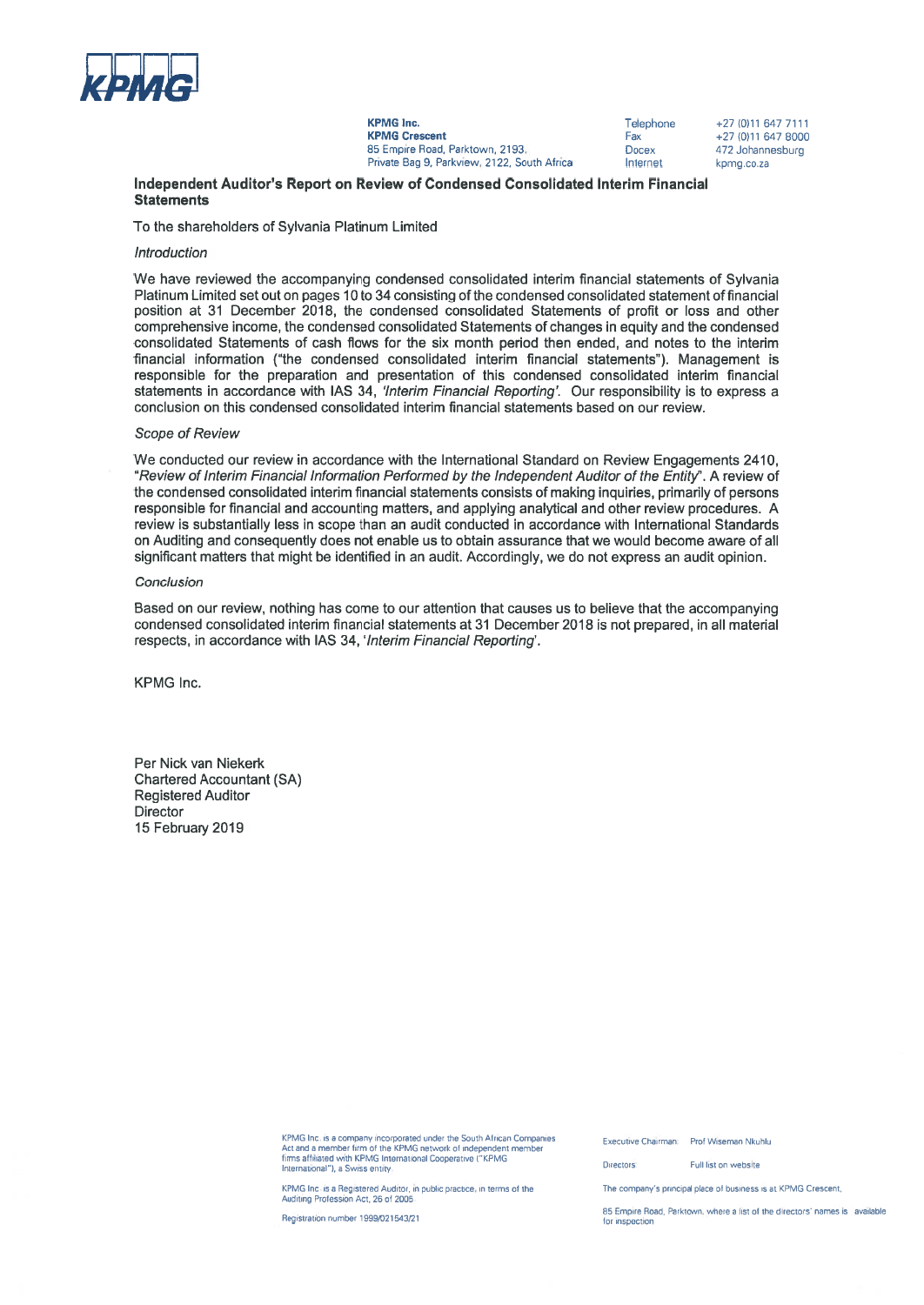# **Condensed Consolidated Statement of Profit or Loss and Other Comprehensive Income for the half year ended**

|                                                                                                                                                              |                | 31 December 2018 | 31 December 2017       |
|--------------------------------------------------------------------------------------------------------------------------------------------------------------|----------------|------------------|------------------------|
|                                                                                                                                                              | <b>Note</b>    | \$               | \$                     |
|                                                                                                                                                              |                | <b>Reviewed</b>  | Reviewed               |
|                                                                                                                                                              |                |                  |                        |
| Revenue                                                                                                                                                      |                | 32,092,210       | 28,179,974             |
| Cost of sales                                                                                                                                                |                | (21, 958, 523)   | (19, 755, 236)         |
| <b>Gross profit</b>                                                                                                                                          |                | 10,133,687       | 8,424,738              |
| Other income                                                                                                                                                 |                | 34,256           | 5,056                  |
| Other expenses                                                                                                                                               |                | (1,086,176)      | (855, 459)             |
| Operating profit before net finance income and                                                                                                               |                |                  |                        |
| income tax expense                                                                                                                                           |                | 9,081,767        | 7,574,335              |
| Finance income                                                                                                                                               |                | 423,423          | 469,576                |
| Finance costs                                                                                                                                                |                | (183, 625)       | (139, 104)             |
| Profit before income tax expense                                                                                                                             | $\overline{2}$ | 9,321,565        | 7,904,807              |
| Income tax expense                                                                                                                                           |                | (2, 367, 469)    | (2,504,486)            |
| Net profit for the period                                                                                                                                    |                | 6,954,096        | 5,400,321              |
| Other comprehensive income<br>Items that are or may be reclassified subsequently to profit<br>and loss:<br>Foreign operations - foreign currency translation |                |                  |                        |
| differences                                                                                                                                                  |                | (3, 109, 160)    | 3,286,081              |
| Total other comprehensive (loss)/ income for the<br>period (net of tax)                                                                                      |                | (3, 109, 160)    | 3,286,081              |
| Total comprehensive income for the period                                                                                                                    |                | 3,844,936        | 8,686,402              |
| <b>Profit attributable to:</b>                                                                                                                               |                |                  |                        |
| Owners of the parent                                                                                                                                         |                | 6,954,096        | 5,400,321              |
|                                                                                                                                                              |                | 6,954,096        | $\overline{5,400,321}$ |
| Total comprehensive income attributable to:                                                                                                                  |                |                  |                        |
| Owners of the parent                                                                                                                                         |                | 3,844,936        | 8,686,402              |
|                                                                                                                                                              |                | 3,844,936        | 8,686,402              |
| Profit per share attributable to the ordinary equity<br>holders of the Company:                                                                              |                | <b>Cents</b>     | Cents                  |
| Basic earnings per share                                                                                                                                     |                | 2.43             | 1.88                   |
| Diluted earnings per share                                                                                                                                   |                | 2.41             | 1.86                   |
|                                                                                                                                                              |                |                  |                        |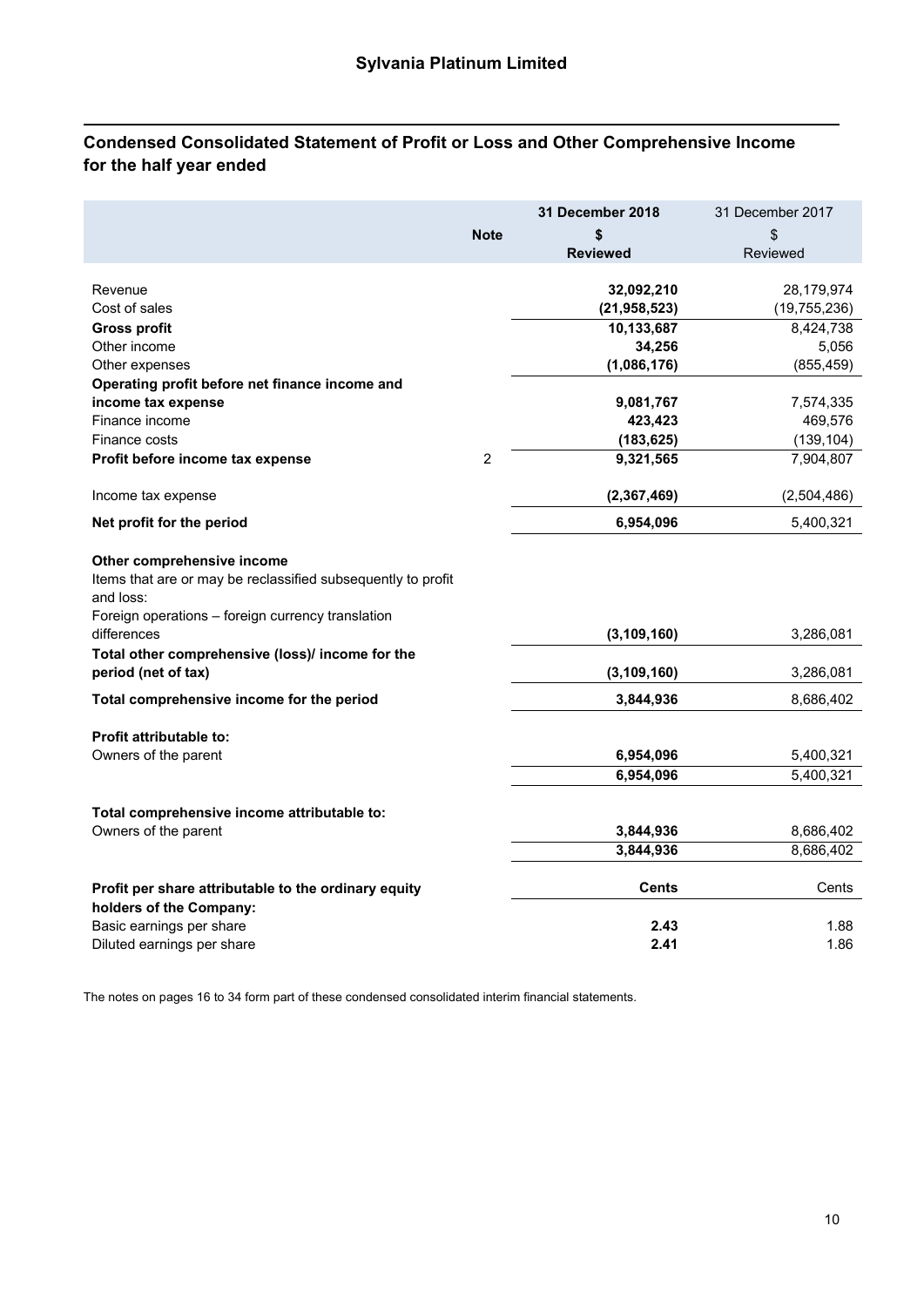# **Condensed Consolidated Statement of Financial Position**

| at                                         |             |                  |                  |              |
|--------------------------------------------|-------------|------------------|------------------|--------------|
|                                            |             | 31 December 2018 | 31 December 2017 | 30 June 2018 |
|                                            | <b>Note</b> | \$               | \$               | \$           |
|                                            |             | <b>Reviewed</b>  | <b>Reviewed</b>  | Audited      |
|                                            |             |                  |                  |              |
| <b>ASSETS</b>                              |             |                  |                  |              |
| <b>Non-current assets</b>                  |             |                  |                  |              |
| Equity-accounted investees                 |             | 441,017          | 474,418          | 416,442      |
| Other financial assets                     | 5           |                  | 1,143,988        | 1,432,456    |
| Exploration and evaluation assets          | 3           | 57,050,976       | 58,376,482       | 57,397,256   |
| Property, plant and equipment              | 4           | 34,762,216       | 40,748,694       | 35,790,425   |
| Deferred tax asset                         |             | 320,091          |                  |              |
| <b>Total non-current assets</b>            |             | 92,574,300       | 100,743,582      | 95,036,579   |
| <b>Current assets</b>                      |             |                  |                  |              |
| Cash and cash equivalents                  |             | 20,220,425       | 12,644,039       | 14,016,407   |
| Trade and other receivables                |             | 8,832,139        | 23,378,244       | 25,429,912   |
| Contract assets                            |             | 14,082,828       |                  |              |
| Other financial assets                     | 5           | 953,502          |                  |              |
| Inventories                                |             | 1,777,299        | 1,865,263        | 1,488,382    |
| Current tax asset                          |             | 4,670            | 219,426          | 14,741       |
| <b>Total current assets</b>                |             | 45,870,863       | 38,106,972       | 40,949,442   |
| <b>Total assets</b>                        |             | 138,445,163      | 138,850,554      | 135,986,021  |
| <b>EQUITY AND LIABILITIES</b>              |             |                  |                  |              |
| Shareholders' equity                       |             |                  |                  |              |
| Issued capital                             | 6           | 2,897,248        | 2,911,337        | 2,911,337    |
| Reserves                                   |             | 64,972,265       | 74,874,672       | 68,053,385   |
| Retained earnings                          |             | 46,697,114       | 35,437,010       | 41,025,586   |
| <b>Total equity</b>                        |             | 114,566,627      | 113,223,019      | 111,990,308  |
| <b>Non-current liabilities</b>             |             |                  |                  |              |
| <b>Borrowings</b>                          |             | 190,090          | 267,212          | 173,895      |
| Provisions                                 |             | 3,620,057        | 3,884,511        | 3,685,257    |
| Deferred tax liability                     |             | 14,265,371       | 15,941,435       | 14,326,214   |
| <b>Total non-current liabilities</b>       |             | 18,075,518       | 20,093,158       | 18,185,366   |
| <b>Current liabilities</b>                 |             |                  |                  |              |
| Trade and other payables                   |             | 5,623,866        | 5,382,368        | 5,676,574    |
| Borrowings                                 |             | 151,794          | 150,828          | 132,700      |
| Current tax liability                      |             | 27,358           | 1,181            | 1,073        |
| <b>Total current liabilities</b>           |             | 5,803,018        | 5,534,377        | 5,810,347    |
| <b>Total liabilities</b>                   |             | 23,878,536       | 25,627,535       | 23,995,713   |
| Total liabilities and shareholders' equity |             | 138,445,163      | 138,850,554      | 135,986,021  |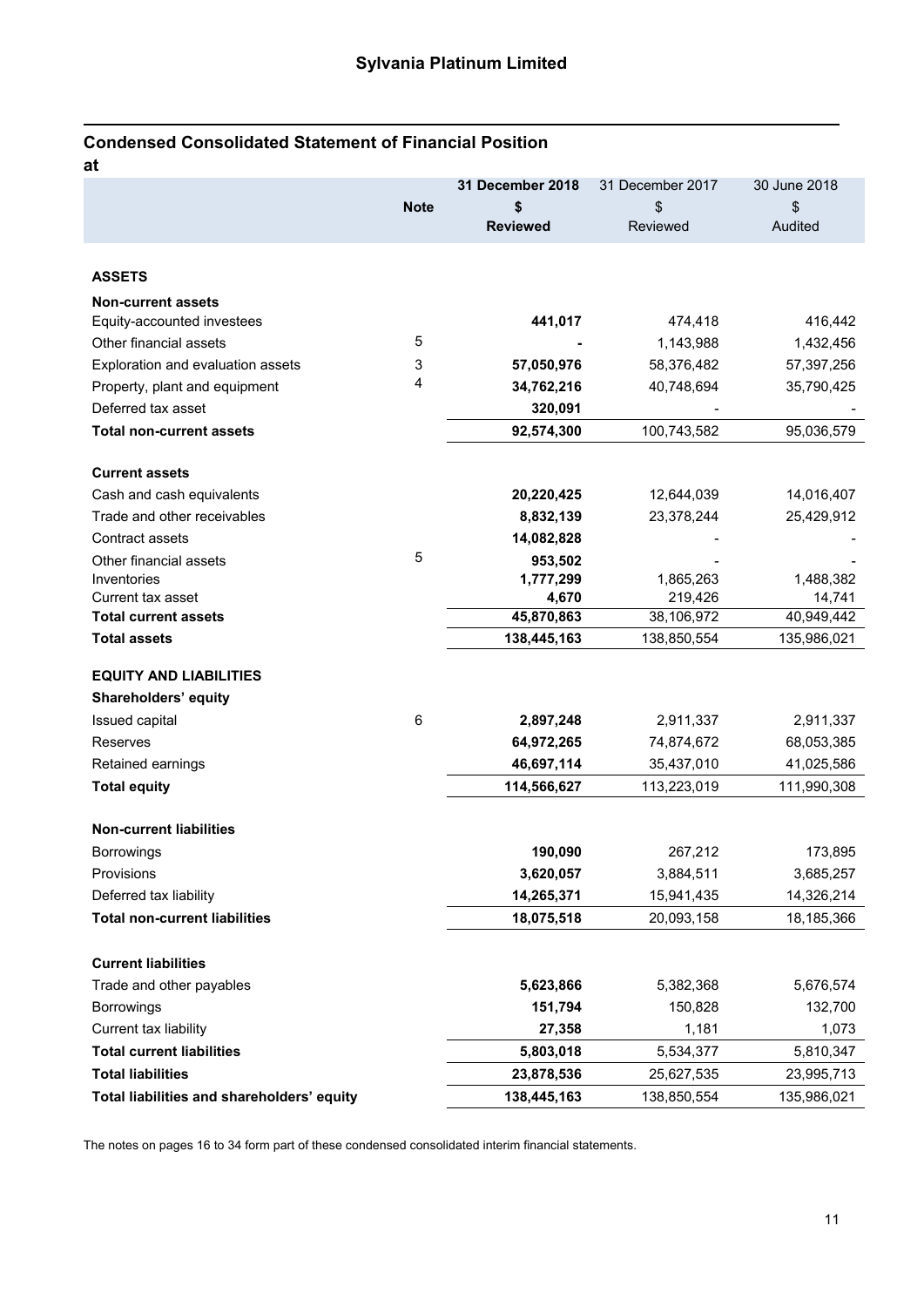## **Condensed Consolidated Statement of Changes in Equity for the half year ended**

| <b>Reviewed</b>                              | <b>Issued capital</b><br>\$ | Share<br>premium<br>\$ | Retained<br>earnings<br>\$ | Treasury<br>share<br>reserve<br>\$ | Share<br>based<br>payment<br>reserve<br>\$ | Foreign<br>currency<br>translation<br>reserve<br>\$ | Non-controlling<br>interest<br>reserve<br>\$ | Equity<br>reserve<br>\$  | <b>Total equity</b><br>\$ |
|----------------------------------------------|-----------------------------|------------------------|----------------------------|------------------------------------|--------------------------------------------|-----------------------------------------------------|----------------------------------------------|--------------------------|---------------------------|
|                                              |                             |                        |                            |                                    |                                            |                                                     |                                              |                          |                           |
| Balance at 1 July 2018                       | 2,911,337                   | 175,137,088            | 41,025,586                 | (1, 141, 362)                      | 3,567,504                                  | (39, 989, 339)                                      | (39, 779, 293)                               | (29, 741, 213)           | 111,990,308               |
| Profit for the period                        | $\overline{\phantom{0}}$    | $\blacksquare$         | 6,954,096                  | $\overline{\phantom{a}}$           | $\overline{\phantom{a}}$                   | $\overline{\phantom{a}}$                            |                                              | $\blacksquare$           | 6,954,096                 |
| Other comprehensive loss                     |                             |                        |                            |                                    | $\overline{\phantom{a}}$                   | (3, 109, 160)                                       |                                              | $\blacksquare$           | (3, 109, 160)             |
| Total comprehensive income<br>for the period | ۰                           | ۰.                     | 6,954,096                  |                                    |                                            | (3, 109, 160)                                       | $\blacksquare$                               |                          | 3,844,936                 |
| Share transactions                           |                             |                        |                            |                                    |                                            |                                                     |                                              |                          |                           |
| - Treasury shares acquired                   |                             |                        | $\sim$                     | (119,606)                          |                                            |                                                     |                                              | $\sim$                   | (119,606)                 |
| - Share-based payments                       |                             |                        |                            | $\,$                               | 133,557                                    |                                                     | -                                            | $\overline{\phantom{a}}$ | 133,557                   |
| - Shares cancelled                           | (14,089)                    | (200, 470)             | $\sim$                     | 214,559                            | $\overline{\phantom{a}}$                   | $\overline{\phantom{a}}$                            |                                              | $\overline{\phantom{0}}$ |                           |
| Dividends declared and paid                  | $\overline{\phantom{a}}$    |                        | (1,282,568)                |                                    |                                            |                                                     |                                              |                          | (1, 282, 568)             |
| <b>Balance at 31 December 2018</b>           | 2,897,248                   | 174,936,618            | 46,697,114                 | (1,046,409)                        | 3,701,061                                  | (43,098,499)                                        | (39,779,293)                                 | (29, 741, 213)           | 114,566,627               |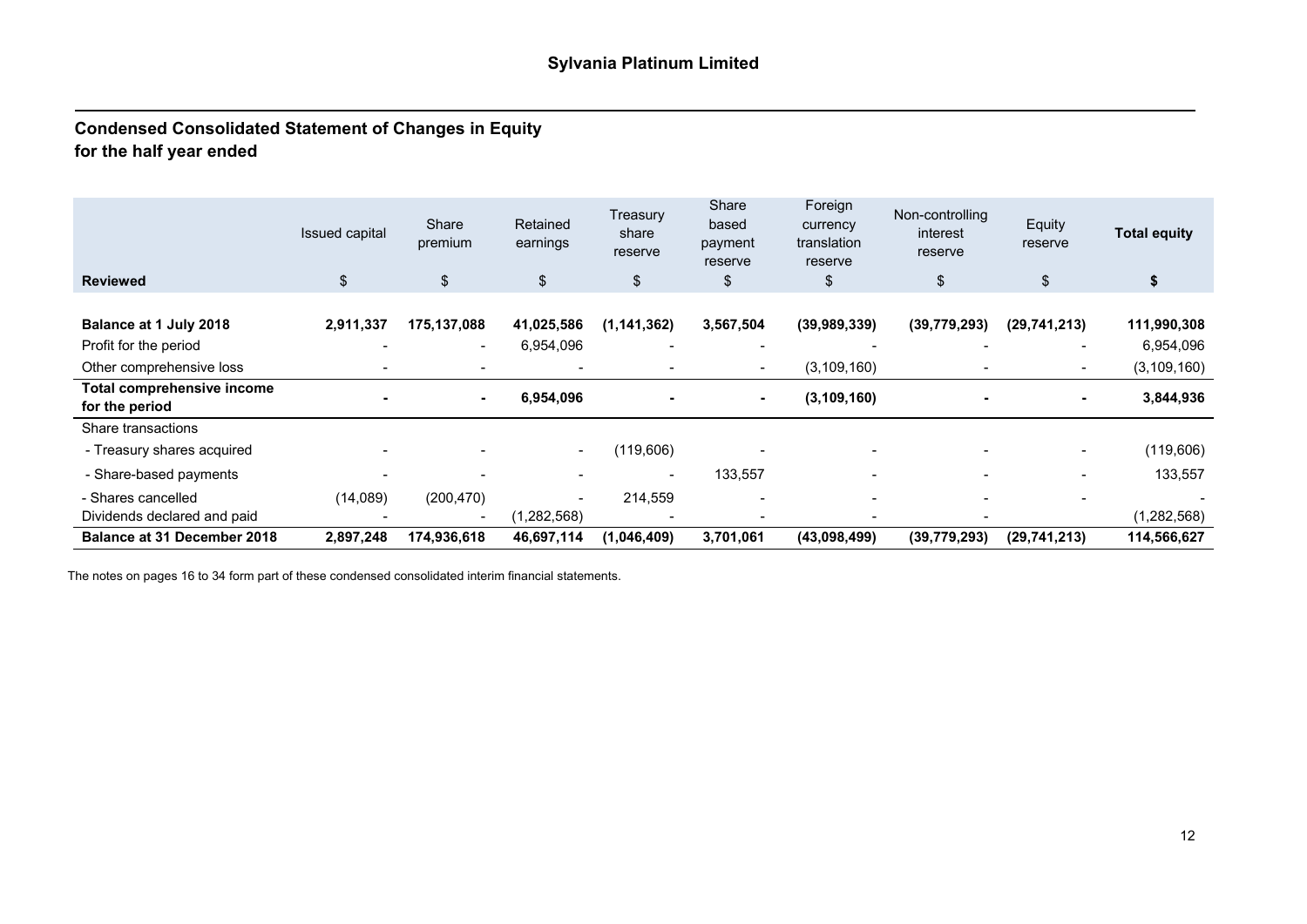# **Condensed Consolidated Statement of Changes in Equity (continued) for the half year ended**

|                                              | Issued capital | Share<br>premium | Retained<br>earnings     | Treasury<br>share<br>reserve | Share<br>based<br>payment<br>reserve | Foreign<br>currency<br>translation<br>reserve | Non-controlling<br>interest<br>reserve | Equity<br>reserve | <b>Total equity</b> |
|----------------------------------------------|----------------|------------------|--------------------------|------------------------------|--------------------------------------|-----------------------------------------------|----------------------------------------|-------------------|---------------------|
| Reviewed                                     | \$             | \$               | \$                       | \$                           | \$                                   | \$                                            | \$                                     | \$                | \$                  |
| Balance at 1 July 2017                       | 2,979,819      | 175,705,741      | 30,036,689               | (1,063,273)                  | 3,896,700                            | (36, 395, 551)                                | (39, 779, 293)                         | (29, 741, 213)    | 105,639,619         |
| Profit for the period                        |                | $\blacksquare$   | 5,400,321                |                              |                                      |                                               |                                        |                   | 5,400,321           |
| Other comprehensive income                   |                |                  |                          |                              | $\overline{\phantom{a}}$             | 3,286,081                                     |                                        | $\blacksquare$    | 3,286,081           |
| Total comprehensive income<br>for the period |                | ۰                | 5,400,321                |                              | ۰                                    | 3,286,081                                     |                                        |                   | 8,686,402           |
| Share transactions                           |                |                  |                          |                              |                                      |                                               |                                        |                   |                     |
| - Treasury shares acquired                   |                |                  | $\sim$                   | (1, 172, 454)                |                                      |                                               |                                        |                   | (1, 172, 454)       |
| - Share-based payments                       |                |                  |                          |                              | 69,452                               |                                               |                                        |                   | 69,452              |
| - Share options and bonus                    |                |                  |                          |                              |                                      |                                               |                                        |                   |                     |
| shares exercised                             |                |                  | $\overline{\phantom{a}}$ | 663,811                      | (663, 811)                           |                                               |                                        |                   |                     |
| - Share cancelled                            | (68, 482)      | (568, 653)       | $\overline{\phantom{a}}$ | 637,135                      |                                      | $\overline{\phantom{0}}$                      |                                        |                   |                     |
| <b>Balance at 31 December 2017</b>           | 2,911,337      | 175,137,088      | 35,437,010               | (934, 781)                   | 3,302,341                            | (33, 109, 470)                                | (39,779,293)                           | (29, 741, 213)    | 113,223,019         |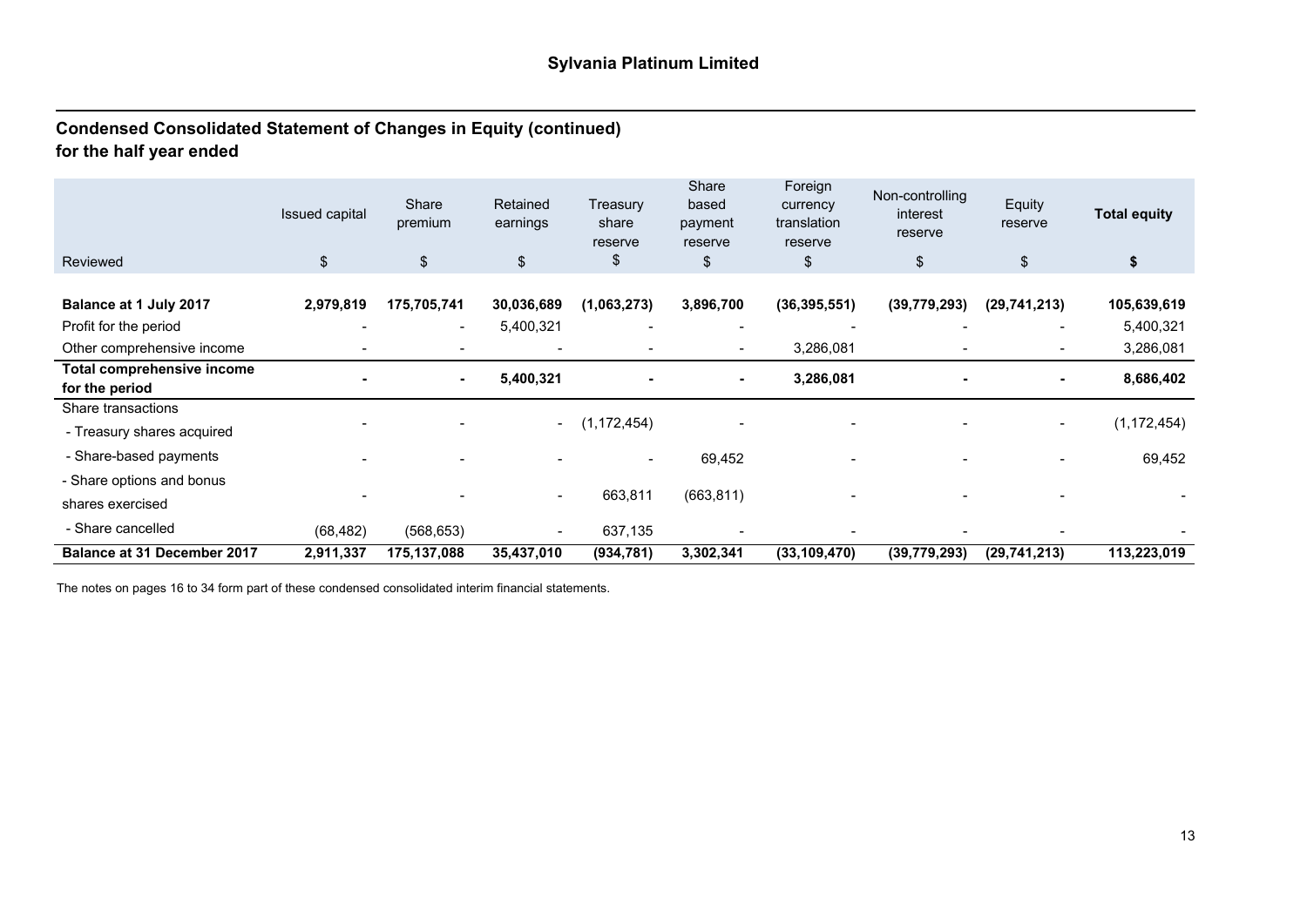# **Condensed Consolidated Statement of Changes in Equity (continued) for the half year ended**

|                                               | Issued capital<br>\$     | Share<br>premium | Retained<br>earnings     | Treasury<br>share<br>reserve | Share<br>based<br>payment<br>reserve | Foreign<br>currency<br>translation<br>reserve | Non-controlling<br>interest<br>reserve | Equity<br>reserve        | <b>Total equity</b> |
|-----------------------------------------------|--------------------------|------------------|--------------------------|------------------------------|--------------------------------------|-----------------------------------------------|----------------------------------------|--------------------------|---------------------|
| Audited                                       |                          | \$               | $\sqrt[6]{\frac{1}{2}}$  | $\frac{1}{2}$                | \$                                   | \$                                            | \$                                     | $\frac{1}{2}$            | \$                  |
| Balance at 1 July 2017                        | 2,979,819                | 175,705,741      | 30,036,689               | (1,063,273)                  | 3,896,700                            | (36, 395, 551)                                | (39, 779, 293)                         | (29, 741, 213)           | 105,639,619         |
| Profit for the year                           | $\overline{\phantom{0}}$ | $\sim$           | 10,988,897               |                              |                                      |                                               |                                        | $\overline{\phantom{a}}$ | 10,988,897          |
| Other comprehensive loss                      |                          |                  |                          |                              | $\blacksquare$                       | (3,593,788)                                   |                                        | $\blacksquare$           | (3,593,788)         |
| Total comprehensive income<br>for the year    |                          | $\sim$           | 10,988,897               |                              | ۰                                    | (3,593,788)                                   |                                        | ۰.                       | 7,395,109           |
| Share transactions                            |                          |                  |                          |                              |                                      |                                               |                                        |                          |                     |
| - Treasury shares acquired                    |                          |                  | $\sim$                   | (1,414,669)                  |                                      |                                               |                                        | $\blacksquare$           | (1,414,669)         |
| - Share-based payments                        |                          |                  |                          |                              | 370,249                              |                                               |                                        |                          | 370,249             |
| - Share options and bonus<br>shares exercised |                          |                  | $\overline{\phantom{a}}$ | 699,445                      | (699, 445)                           |                                               |                                        |                          |                     |
| - Shares cancelled                            | (68, 482)                | (568, 653)       | $\overline{\phantom{a}}$ | 637,135                      |                                      |                                               |                                        |                          |                     |
| Balance at 30 June 2018                       | 2,911,337                | 175,137,088      | 41,025,586               | (1, 141, 362)                | 3,567,504                            | (39,989,339)                                  | (39, 779, 293)                         | (29, 741, 213)           | 111,990,308         |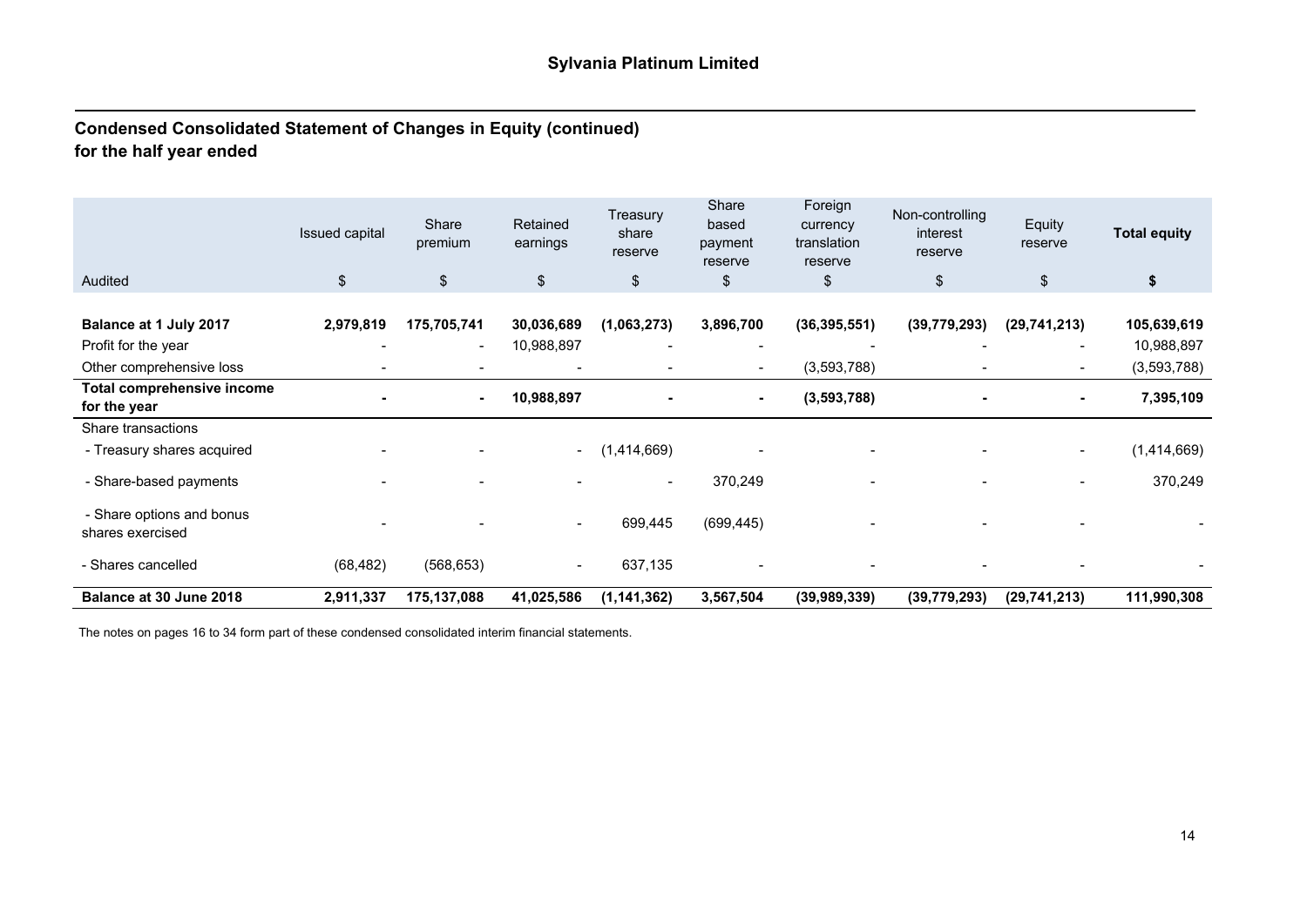# **Condensed Consolidated Statement of Cash Flows for the half year ended**

|                                                                   | 31 December 2018<br>\$<br><b>Reviewed</b> | 31 December 2017<br>\$<br>Reviewed |
|-------------------------------------------------------------------|-------------------------------------------|------------------------------------|
| Cash flows from operating activities                              |                                           |                                    |
| Receipts from customers                                           | 33,870,458                                | 27,579,947                         |
| Payments to suppliers and employees                               | (19, 781, 844)                            | (19, 458, 684)                     |
| Realised foreign exchange loss                                    | (7, 120)                                  | (2, 183)                           |
| Finance income                                                    | 396,305                                   | 457,108                            |
| <b>Exploration expenditure</b>                                    |                                           | (19, 842)                          |
| Finance costs                                                     | (48, 320)                                 | (23, 385)                          |
| <b>Taxation paid</b>                                              | (2,503,791)                               | (1, 391, 364)                      |
| Net cash inflow from operating activities                         | 11,925,688                                | 7,141,597                          |
| Cash flows from investing activities                              |                                           |                                    |
| Payment for rehabilitation insurance guarantee                    | (93, 896)                                 | (99, 478)                          |
| Refund received for rehabilitation insurance guarantee            | 692,008                                   |                                    |
| Proceeds from disposal of property, plant and equipment           | 12,773                                    | 24,936                             |
| Purchase of property, plant and equipment                         | (3,740,596)                               | (4,282,262)                        |
| Payments for exploration and evaluation assets                    | (113, 933)                                | (227, 155)                         |
| Receipt of loan repayment from Ironveld Holdings                  |                                           | 1,120,234                          |
| Investment in equity-accounted investees                          |                                           | (4, 734)                           |
| Payments of loan to equity-accounted investees                    | (195, 788)                                |                                    |
| Sylvania Lesedi acquisition                                       |                                           | (6, 272, 453)                      |
| Net cash outflow from investing activities                        | (3,439,432)                               | (9,740,912)                        |
| Cash flows from financing activities                              |                                           |                                    |
| Repayment of borrowings                                           | (66, 354)                                 | (71, 012)                          |
| Purchase of treasury shares                                       | (119, 606)                                | (1, 172, 454)                      |
| Dividends paid                                                    | (1, 290, 254)                             |                                    |
| Net cash outflow from financing activities                        | (1, 476, 214)                             | (1, 243, 466)                      |
| Net increase/(decrease) in cash and cash equivalents              | 7,010,042                                 | (3,842,781)                        |
| Effect of exchange fluctuations on cash held                      | (806, 024)                                | 1,165,703                          |
| Cash and cash equivalents at the beginning of reporting<br>period | 14,016,407                                | 15,321,117                         |
| Cash and cash equivalents at the end of the reporting<br>period   | 20,220,425                                | 12,644,039                         |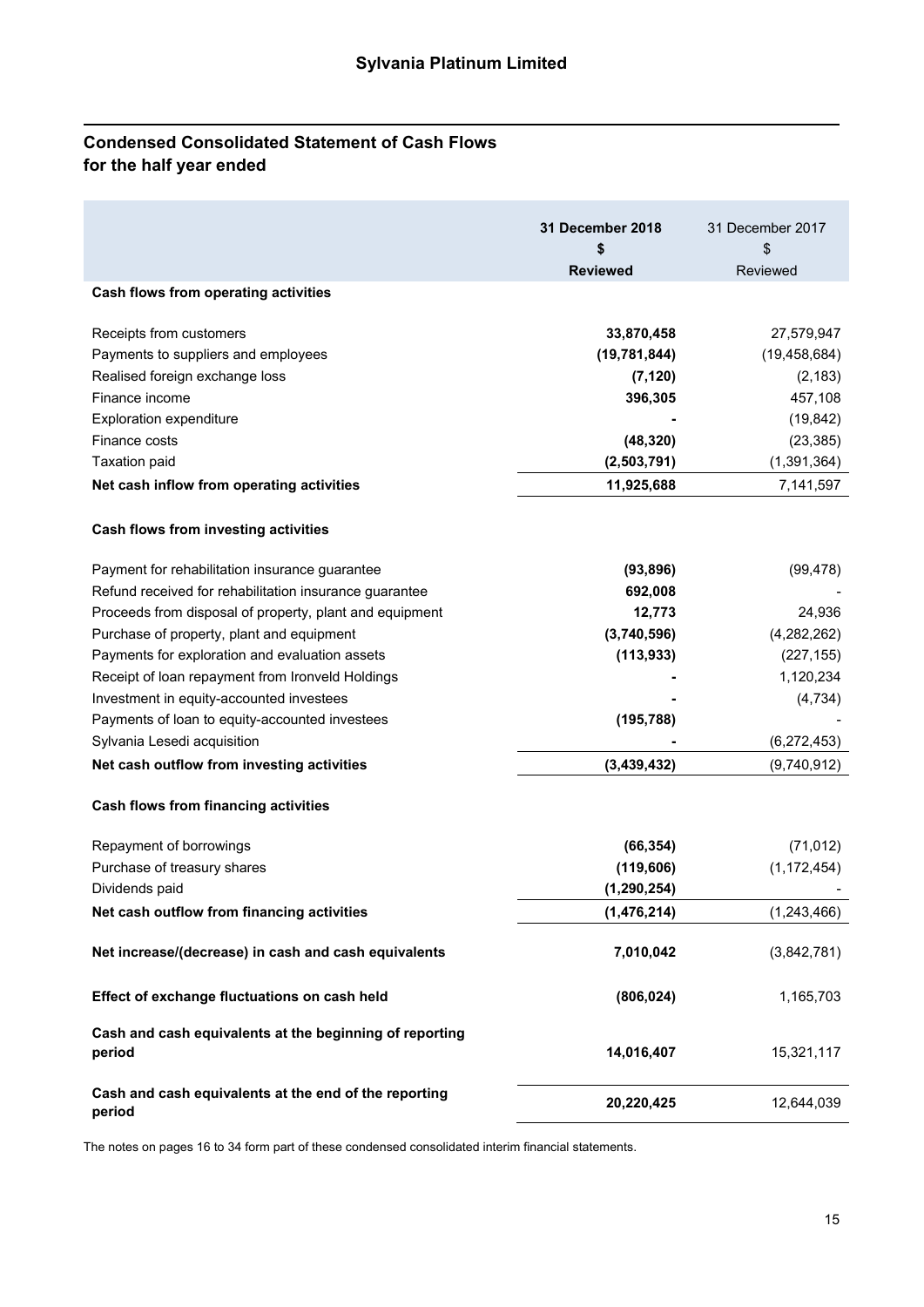### **1. Basis of preparation and accounting policies**

#### **1.1 Reporting entity**

The condensed consolidated interim financial statements (''interim financial statements'') of Sylvania Platinum Limited ("Sylvania'' or the ''Company'') as at and for the six months ended 31 December 2018 comprise the Company, its subsidiaries, associates and joint arrangement (together referred to as "the Group'') and were authorised for issue in accordance with a resolution of the directors on 15 February 2019. Sylvania is a limited company incorporated and domiciled in Bermuda whose shares are publicly traded on the Alternative Investment Market (AIM) of the London Stock Exchange. Sylvania's registered office is at Clarendon House, 2 Church Street, Hamilton HM11, Bermuda.

The principal activity of the Group during the financial period was mineral retreatment projects and investment in mineral exploration. Operational focus during the financial period was concentrated on the retreatment plants.

#### **1.2 Basis of accounting**

The interim financial statements have been prepared in accordance with IAS34 *Interim Financial Reporting* and should be read in conjunction with the Group's last annual consolidated financial statements as at and for the year ended 30 June 2018. It is also recommended that the interim financial statements be considered together with any public announcements made by the company and its controlled entities during the six months ended 31 December 2018 in accordance with the Group's continuous disclosure obligations.

The interim financial statements do not include all notes of the type normally included within the annual financial statements and therefore cannot be expected to provide as full an understanding of the financial performance, financial position and financing and investing activities of the consolidated entity as the full annual financial statements. Selected explanatory notes are included to explain events and transactions that are significant to an understanding of the changes in the Group's financial position and performance since the last annual consolidated financial statements.

For the purpose of preparing the half year financial statements, the half year has been treated as a discrete reporting period.

The interim financial statements are presented in US dollars unless otherwise stated. All amounts have been rounded to the nearest US dollar, unless otherwise indicated.

This is the first set of the Group's financial statements where IFRS 15 and IFRS 9 have been applied. Changes to significant accounting policies are described in the note 1.4.

#### **1.3 Use of judgements and estimates**

In preparing these interim financial statements, management has made judgements and estimates that affect the application of accounting policies and the reported amounts of assets and liabilities, income and expenses. Actual results may differ from these estimates.

The significant judgements made by management in applying the Group's accounting policies and the key sources of estimation uncertainty were the same as those described in the last annual financial statements, except for new significant judgements and key sources of estimation uncertainty related to the application of IFRS 15 and IFRS 9, which are described in the note 1.4.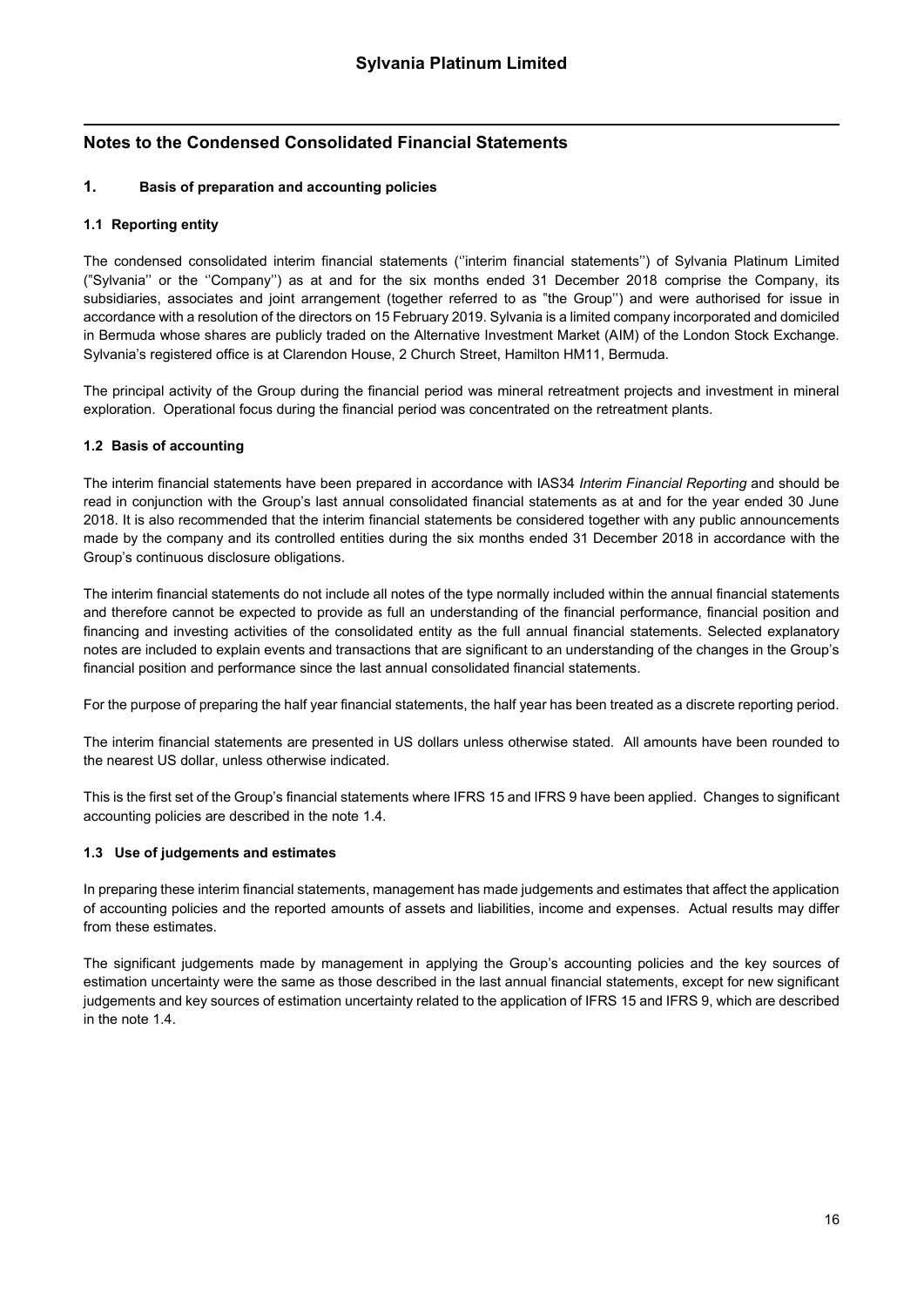### **1. Basis of preparation and accounting policies (continued)**

#### **1.3 Use of judgements and estimates (continued)**

#### **Key assumptions used in the assessment of impairment of assets**

The recoverable amounts of the Group's retreatment plants have been based on cash flow projections as at 31 December 2018. The internal financial model is based on the known and confirmed resources for each plant.

The calculation of fair value less cost to sell is sensitive to changes in the available resources, discount rates, commodity price and operating costs. Changes in key assumptions could cause the carrying value of assets to exceed their recoverable amounts.

Resources – The resources for each plant, including the PGM grade and expected recoveries that have been modelled are based on extensive test work, sampling and surveying. Where the useful life of a plant is possibly longer than the material currently available to be processed, alternative feed sources have been considered and the likelihood of these materialising assessed by management.

Discount rate – The discount rate reflects management's estimate of the time value of money and the risk associated with the plants. The discount rate of 12.2% (FY2018:12.5%) is the weighted average cost of capital.

Commodity price – The Group has used forecast commodity prices obtained from reputable publications and these range for years from 2019 – 2023 between \$799 and \$1,106/oz for platinum (FY2018: between \$961 and \$1,114) and \$1,194 to \$1,450 for palladium (FY2018: between \$794 and \$1,224). Sensitivities have also been applied within the calculation at lower prices.

Operating costs – Operating costs are calculated on a ZAR/ton basis, known contractor rates and planned labour.

Exchange rates – Platinum group metals are priced in USD. The USD/ZAR exchange rate used in the discount cash flow model ranges for years from 2019 – 2023 from 13.95 ZAR/\$1 to 14.79 ZAR/\$1 (FY2018: 11.83 to 13.93 ZAR/\$1).

The exploration and evaluation assets were considered for impairment under IFRS 6 *Exploration for and Evaluation of Mineral Resources*. There were no indicators of impairment as there has been no change in the intention of the company with regard to any of the exploration and evaluation assets. There was no substantive expenditure on these projects during the reporting period as the rights are either pending approval or are in the process of execution.

#### **1.4 Changes in significant accounting policies**

Except as described below, the accounting policies in the preparation of these interim financial statements are in terms of International Financial Reporting Standards and are consistent with those applied in the previous consolidated annual financial statements as at and for the year ended 30 June 2018.

The changes in accounting policies are also expected to be reflected in the Group's consolidated financial statements as at and for the year ending 30 June 2019.

The Group has adopted all new and revised Standards and Interpretations issued by the IASB and the IFRS Interpretations Committee (IFRIC) of the IASB that are relevant to its operations and effective for the accounting period beginning on 1 July 2018, including:

 *IFRS 9 Financial Instruments* – New standard issued and includes requirements for the classification, measurement and derecognition of financial instruments, including a new expected credit loss model for calculating impairment on financial assets.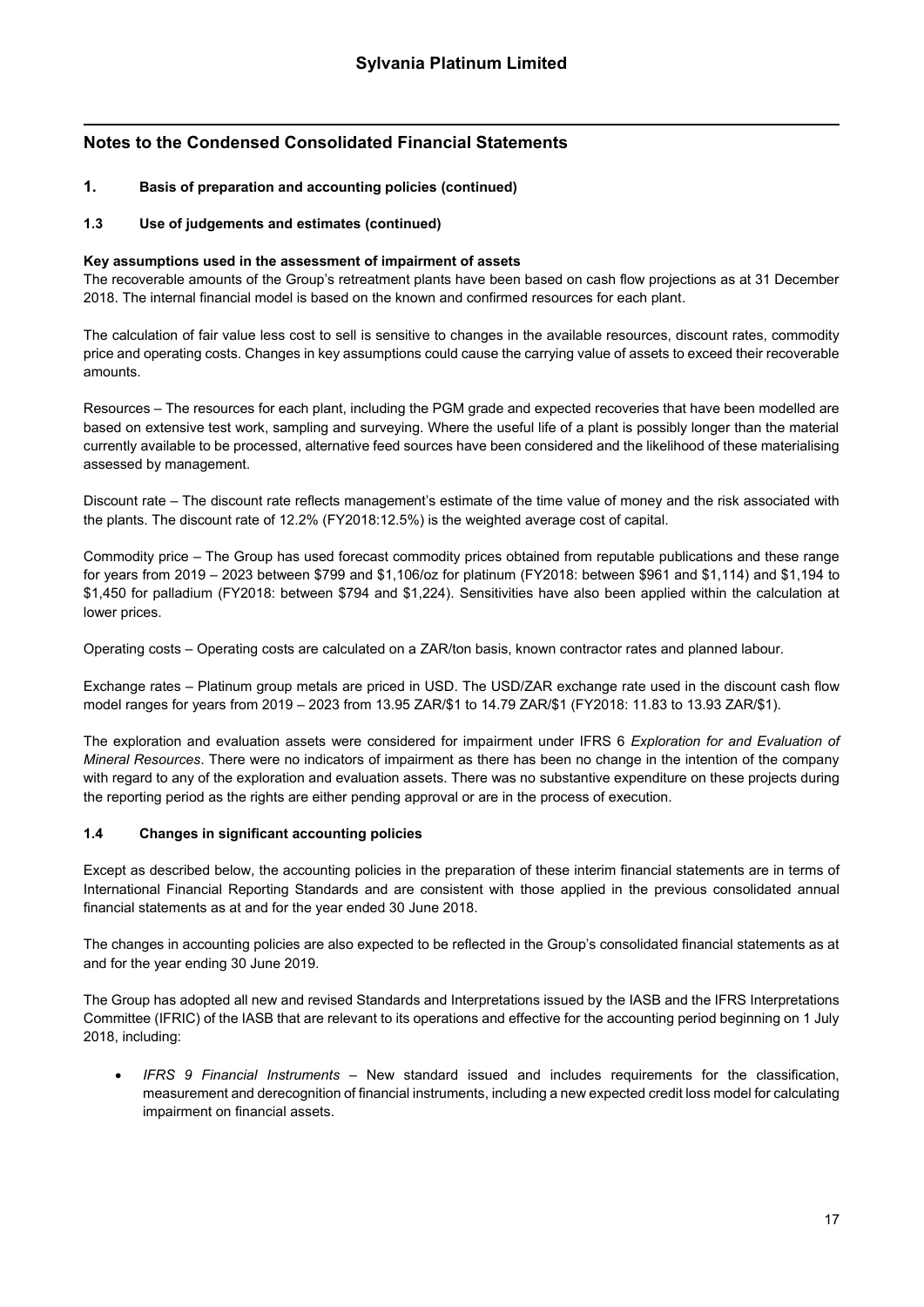#### **1. Basis of preparation and accounting policies (continued)**

#### **1.4 Changes in significant accounting policies (continued)**

 *IFRS 15 Revenue from Contracts with customers* – Recognition of revenue to depict the transfer of promised goods and services to customers in an amount that reflects the consideration to which the entity expects to be entitled in exchange for those goods or services, which is achieved through a five-step methodology.

#### *IFRS 9 – Financial Instruments*

IFRS 9 sets out requirements for recognizing and measuring financial assets, financial liabilities and some contracts to buy or sell non-financial items. This standard replaces IAS 39 *Financial Instruments: Recognition and Measurement.*

The details of new significant accounting policies and the nature and effect of the changes to previous accounting policies are set out below.

#### *Classification and measurement of financial assets and financial liabilities*

IFRS 9 largely retains the existing requirements in IAS 39 for the classification and measurement of financial liabilities. However, it eliminates the previous IAS 39 categories for financial assets of held to maturity, loans and receivables and available for sale.

The adoption of IFRS 9 has not had a significant effect on the Group's accounting policies related to financial liabilities.

The impact of IFRS 9 on the classification and measurement of financial assets is set out below.

Under IFRS 9, on initial recognition, a financial asset is classified as measured at:

- (i) fair value through profit or loss (FVTPL);
- (ii) fair value through other comprehensive income (FVOCI); or
- (iii) amortised cost.

The classification of financial assets under IFRS 9 is generally based on the business model in which a financial asset is managed and its contractual cash flow characteristics.

A financial asset is measured at amortised cost if it meets both the following conditions and is not designated as at FVTPL:

- It is held within a business model whose objective is to hold assets to collect contractual cash flows; and
- Its contractual terms give rise on specified dates to cash flows that are solely payments of principal and interest on the principal amount outstanding.

A debt investment is measured at FVOCI if it meets both of the following conditions and is not designated as at FVTPL:

- It is held within a business model whose objective is achieved by both collecting contractual cash flows and selling financial assets; and
- Its contractual terms give rise on specified dates to cash flows that are solely payments of principal and interest on the principal amount outstanding.

All financial assets not classified as measured at amortised cost or FVOCI as described above are measured at FVTPL. This includes all derivative financial assets. On initial recognition, the Group may irrevocably designate a financial asset that otherwise meets the requirements to be measured at amortised cost or at FVOCI as at FVTPL if doing so eliminates or significantly reduces an accounting mismatch that would otherwise arise.

A financial asset (unless it is a trade receivable without a significant financing component that is initially measured at the transaction price), is initially measured at fair value plus, for an item not at FVTPL, transaction costs that are directly attributable to its acquisition.

The following accounting policies apply to the subsequent measurement of financial assets:

- Financial assets at FVTPL These assets are subsequently measured at fair value. Net gains and losses,
- including any interest or dividend income, are recognised in profit or loss.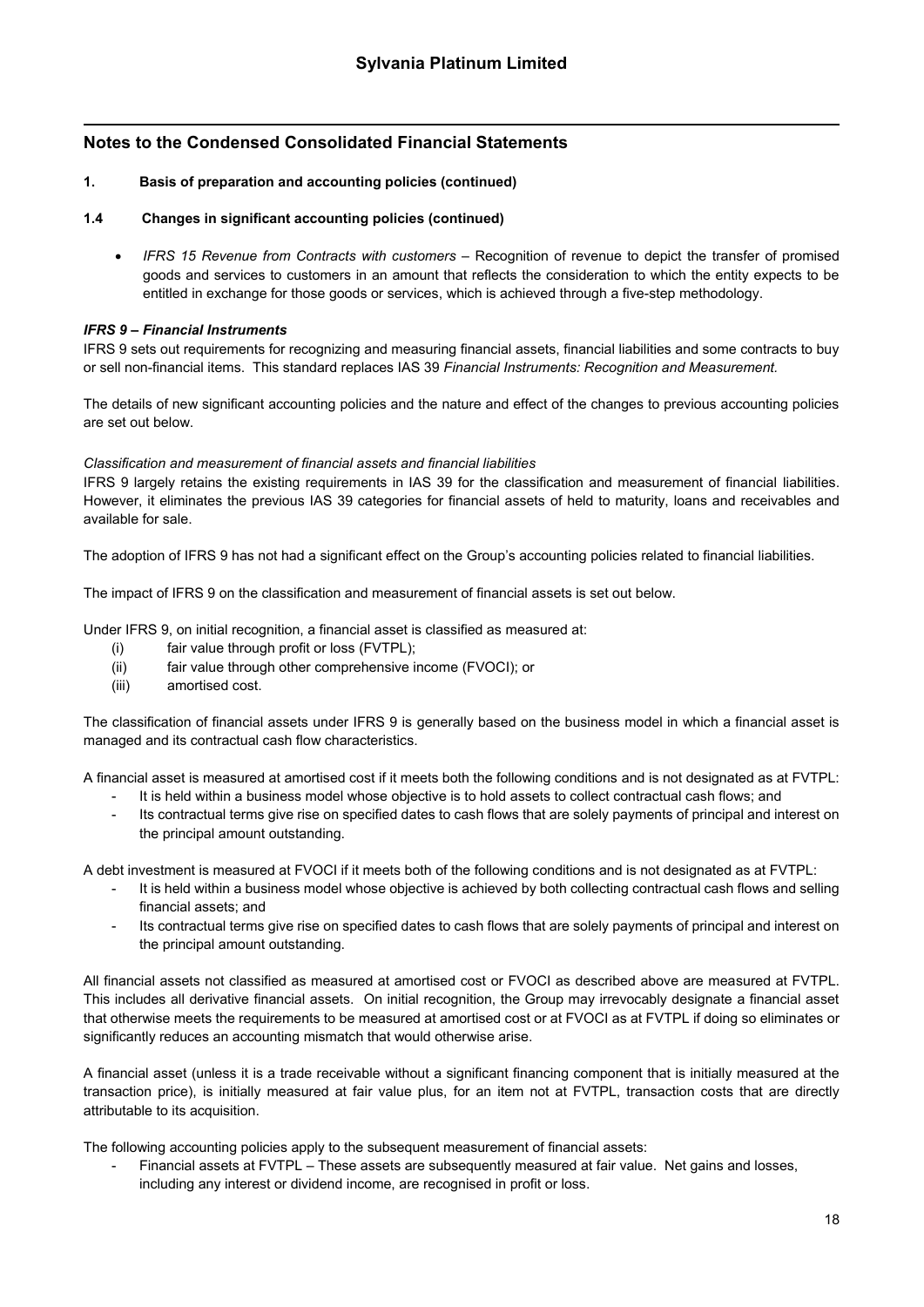#### **1. Basis of preparation and accounting policies (continued)**

#### **1.4 Changes in significant accounting policies (continued)**

Financial assets at amortised cost – These assets are subsequently measured at amortised cost using the effective interest method. The amortised cost is reduced by impairment losses. Interest income, foreign exchange gains and losses and impairment are recognised in profit or loss. Any gain or loss on derecognition is recognized in profit or loss.

The following table explain the original measurement categories under IAS 39 and the new measurement categories under IFRS 9 for each class of the Group's financial instruments as at 1 July 2018.

| <b>Financial instrument</b>                            | Original classification under IAS 39 | New classification under IFRS 9    |
|--------------------------------------------------------|--------------------------------------|------------------------------------|
| Trade and other receivables                            | Loans and receivables                | Amortised cost                     |
| Cash and cash equivalents                              | Loans and receivables                | Amortised cost                     |
| Loans receivable                                       | Loans and receivables                | Amortised cost                     |
| Rehabilitation<br>quarantee<br>insurance<br>investment | Loans and receivables                | Fair value through profit and loss |
| Finance lease liabilities                              | Amortised cost                       | Amortised cost                     |
| Trade and other payables                               | Amortised cost                       | Amortised cost                     |

The original carrying amount under IAS 39 and the new carrying amount under IFRS 9 equates to each other as the impact of the new impairment requirements is not significant due to materiality considerations.

#### *Impairment of financial assets*

IFRS 9 replaces the 'incurred loss' model in IAS 39 with an 'expected credit loss' (ECL) model. The new impairment model applies to financial assets measured at amortised cost and contract assets recognized per IFRS 15. Under IFRS 9, credit losses are recognized earlier than under IAS 39.

The financial assets at amortised cost consist of trade receivables, cash and cash equivalents and loans receivable.

Under IFRS 9, loss allowances are measured on either of the following bases:

- 12-month ECLs: these are ECLs that result from possible default events within the 12 months after the reporting date; and
- lifetime ECLs: these are ECLs that result from all possible default events over the expected life of a financial instrument.

The Group has elected to measure loss allowances for trade receivables and cash and cash equivalents at an amount equal to 12-month ECLs, and loan receivables at an amount equal to lifetime ECLs.

When determining whether the credit risk of a financial asset has increased significantly since initial recognition and when estimating ECLs, the Group considers reasonable and supportable information that is relevant and available without undue cost or effort. This includes both quantitative and qualitative information and analysis, based on the Group's historical experience and informed credit assessment and including forward-looking information.

The Group assumes that the credit risk on a financial asset has increased significantly if it is more than 30 days past due.

The Group considers a financial asset to be in default when:

- The borrower is unlikely to pay its credit obligations to the Group in full, without recourse by the Group to actions such as realizing security (if any is held); or
- The financial asset is more than 30 days past due.

The maximum period considered when estimating ECLs is the maximum contractual period over which the Group is exposed to credit risk.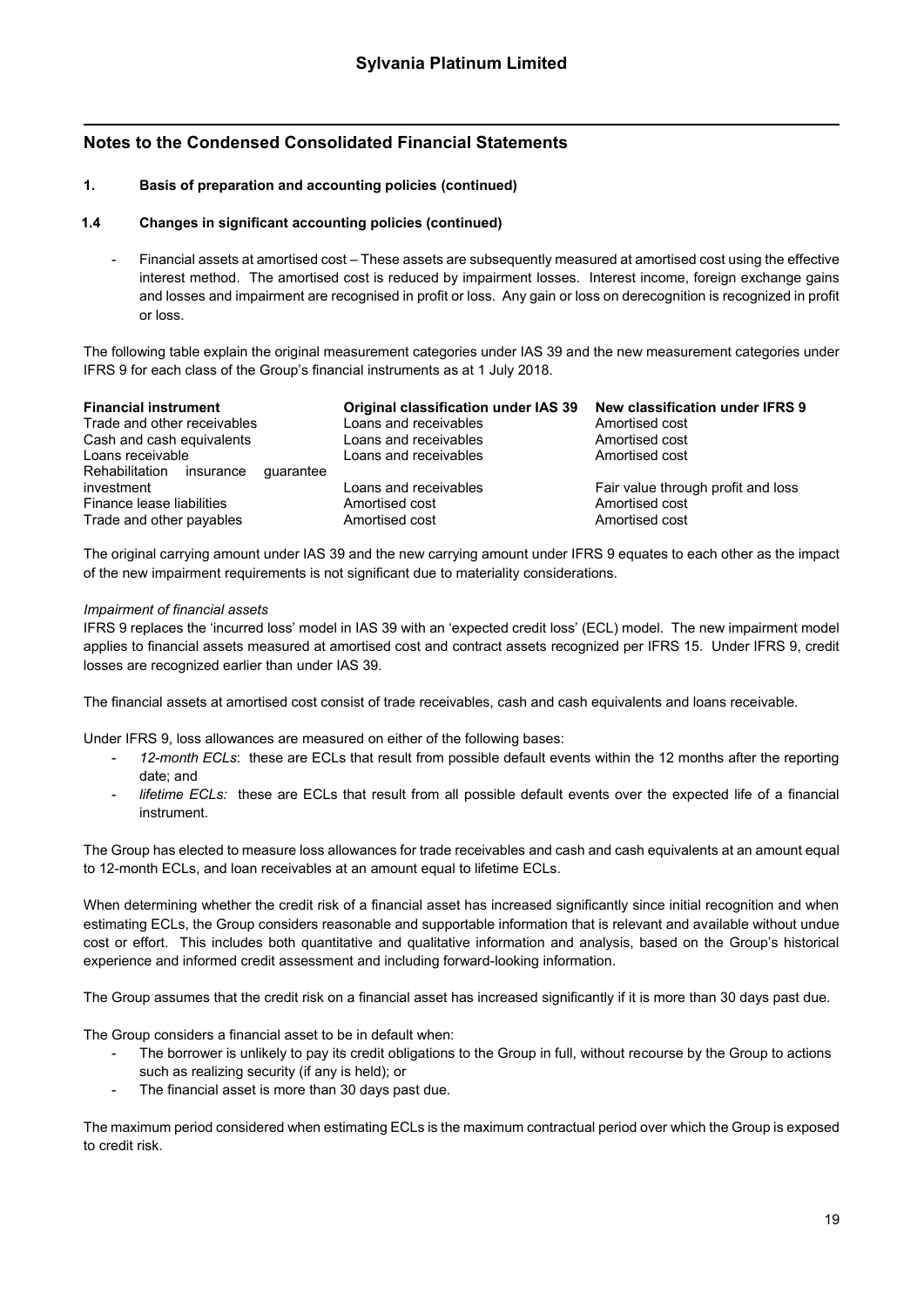#### **1. Basis of preparation and accounting policies (continued)**

#### **1.4 Changes in significant accounting policies (continued)**

#### Measurement of ECLs

ECLs are a probability-weighted estimate of credit losses. Credit losses are measured as the present value of all cash shortfalls (i.e. the difference between the cash flows due to the entity in accordance with the contract and the cash flows that the Group expects to receive).

ECLs are discounted at the effective interest rate of the financial asset.

#### Credit-impaired financial assets

At each reporting date, the Group assesses whether financial assets carried at amortised cost are credit-impaired. A financial asset is 'credit-impaired' when one or more events that have a detrimental impact on the estimated future cash flows of the financial asset have occurred.

#### Presentation of impairment

Loss allowances for financial assets measured at amortised cost are deducted from the gross carrying amount of the assets.

Impairment losses related to trade and other receivables, are presented separately in the statement of profit or loss and OCI.

Impairment losses on other financial assets are presented under 'finance costs', similar to the presentation under IAS 39, and not presented separately in the statement of profit or loss and OCI due to materiality considerations.

#### Impact of the new impairment model

The Group has determined that the application of IFRS 9's impairment requirements at 1 July 2018 does not have a significant impairment.

| Loss allowance at 30 June 2018 under IAS 39                                                                                                                                                                                         |  |  |  |  |
|-------------------------------------------------------------------------------------------------------------------------------------------------------------------------------------------------------------------------------------|--|--|--|--|
| Additional impairment recognized at 1 July 2018 on:                                                                                                                                                                                 |  |  |  |  |
| Trade and other receivables as at 30 June 2018<br>$\overline{\phantom{0}}$<br>Additional trade receivables recognised on adoption of IFRS 15<br>Loan receivable<br>Additional contract asset recognised on adoption of IRFS 15<br>- |  |  |  |  |
| Cash and cash equivalents<br>-                                                                                                                                                                                                      |  |  |  |  |
| Loss allowance at 1 July 2018 under IFRS 9                                                                                                                                                                                          |  |  |  |  |

#### *Trade receivables*

The following analysis provides further detail about the calculation of ECLs related to trade receivables on the adoption of IFRS 9. The Group considers the model and some of the assumptions used in calculating these ECLs as key sources of estimation uncertainty.

The ECLs were calculated based on actual credit loss experience over the past five years. The Group performed the calculation of ECL rates separately for each customer.

Exposures within each customer was segmented based on common credit risk characteristics such as credit risk grade, geographic region, industry and age of relationship.

The following table provides information about the exposure to credit risk and ECLs for trade receivables and contract assets as at 1 July 2018.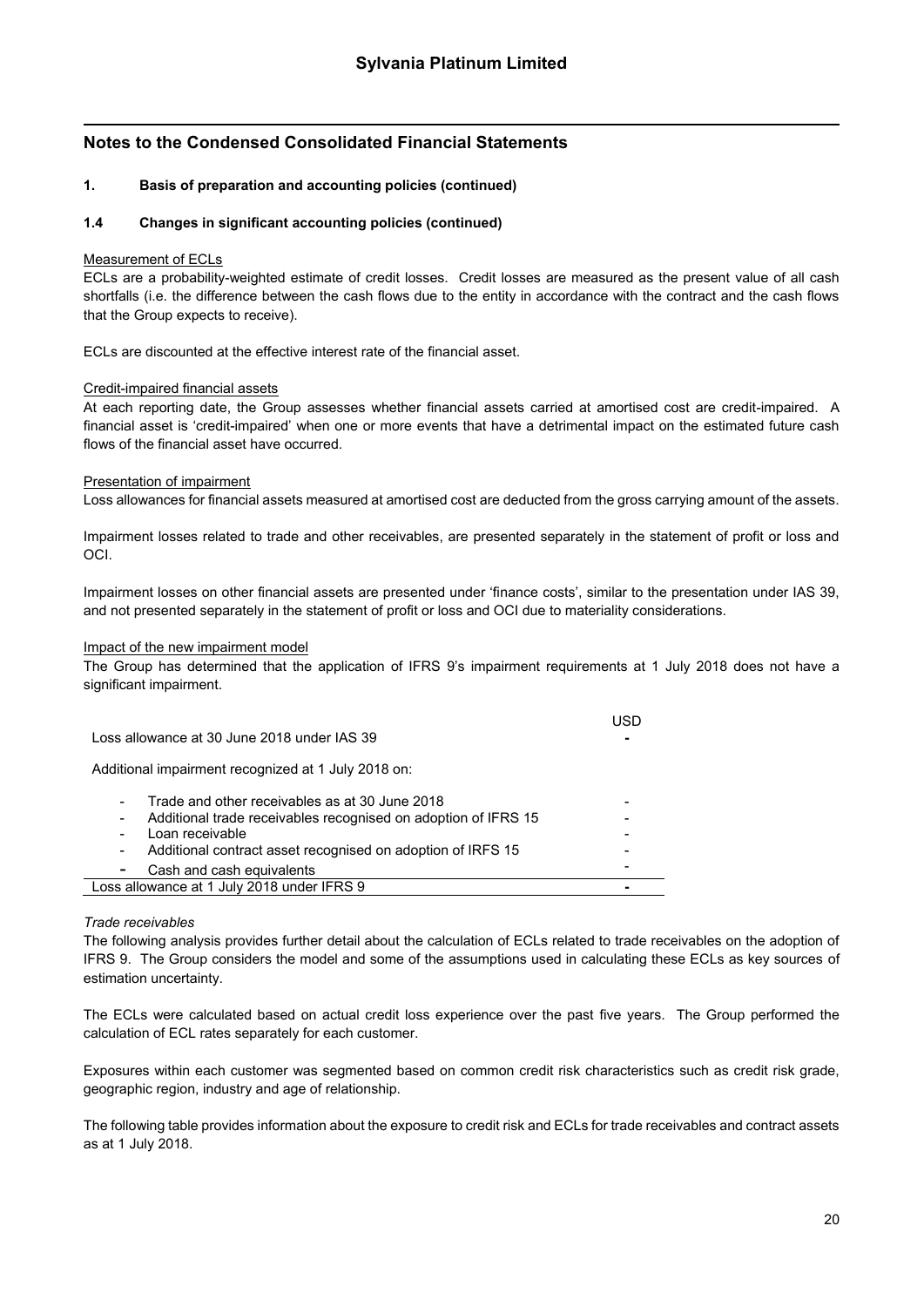#### **1. Basis of preparation and accounting policies (continued)**

#### **1.4 Changes in significant accounting policies (continued)**

|                        | <b>Weighted-</b><br>average<br>loss rate | <b>Gross</b><br>carrying<br>amount | Loss<br>allowance        | Credit -<br>impaired |
|------------------------|------------------------------------------|------------------------------------|--------------------------|----------------------|
| Current (not past due) | 0%                                       | 8,832,139                          | $\overline{\phantom{0}}$ | No                   |
|                        |                                          | 8,832,139                          | $\,$                     |                      |

#### *IFRS 15 – Revenue from Contracts with customers*

IFRS 15 establishes a comprehensive framework for determining whether, how much and when revenue is recognized. It replaced IAS 18 *Revenue*, IAS 11 *Construction Contracts* and related interpretations.

The Group has adopted IFRS 15 using the cumulative effect method (without practical expedients), with the effect of initially applying this standard recognised at the date of initial application (i.e. 1 July 2018). Accordingly, the information presented for 2017 has not been restated – i.e. it is presented, as previously reported, under IAS 18, IAS 11 and related interpretations.

The following table summarises the impacts of adopting IFRS 15 in the Group's interim statement of financial position as at 31 December 2018:

| <b>Assets</b>                  | As reported | <b>Adjustments</b> | <b>Amount without</b><br>adoption of IFRS 15 |
|--------------------------------|-------------|--------------------|----------------------------------------------|
| Contract assets                | 14.082.828  | (14,082,828)       |                                              |
| Trade and other<br>receivables | 8.832.139   | 14,082,828         | 22.914.967                                   |

There was no impact on the Group's statement of profit or loss and other comprehensive income, statement of changes in equity and statement of cash flows.

The details of the new significant accounting policies and the nature of the changes to previous accounting policies in relation to the Group's various goods and services are set out below.

Under IFRS 15, the revenue is recognised when a customer obtain control of the goods or services.

| Type of<br>products | Nature, timing of satisfaction of<br>performance obligations,<br>significant payment terms                                                                                                                                                                     | Nature of change in accounting policy                                                                                                                                                                                                                                                                                                                                                                                                                                                                                                                                                                                                                                                                                          |
|---------------------|----------------------------------------------------------------------------------------------------------------------------------------------------------------------------------------------------------------------------------------------------------------|--------------------------------------------------------------------------------------------------------------------------------------------------------------------------------------------------------------------------------------------------------------------------------------------------------------------------------------------------------------------------------------------------------------------------------------------------------------------------------------------------------------------------------------------------------------------------------------------------------------------------------------------------------------------------------------------------------------------------------|
| PGM sales           | Customer obtains control of the<br>goods when the goods are<br>delivered to and have been<br>accepted at their premises. Invoices<br>are subsequently generated based<br>on the contract with the customer.<br>Invoices are usually payable within<br>30 days. | Under IAS 18, revenue for these sales was recognised when<br>the goods were delivered to the customer's premises, which<br>was taken to be the point in time at which the customer<br>accepted the goods and the related risk and rewards of<br>ownership transferred.<br>Revenue was recognised at that point provided that the<br>revenue and the costs could be measured reliably, the<br>recovery of the consideration was probable and there was no<br>continuing managerial involvement with the goods.<br>Under IFRS 15, there is no impact on revenue. However, the<br>impact of these changes on items other than revenue are a<br>decrease in trade and other receivable and an increase in a<br>new contract asset. |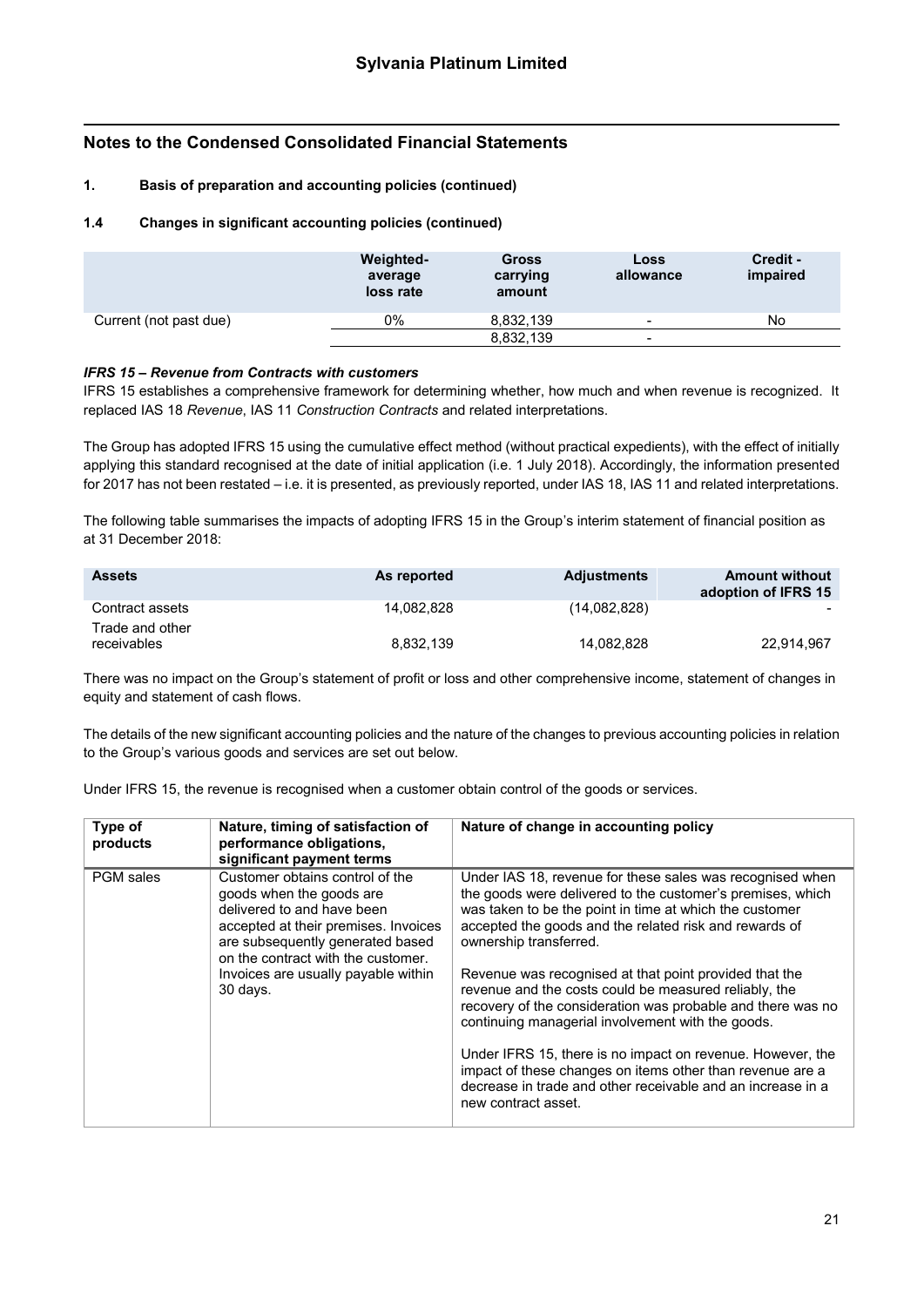### **1. Basis of preparation and accounting policies (continued)**

### **1.5 New standards and interpretations**

### **Future accounting standards**

In addition to those reported in the previous consolidated annual financial statements as at and for the year ended 30 June 2018, certain IFRSs and IFRICs have recently been issued or amended but are not yet effective and have not been adopted by the Group as at the interim reporting period ended on 31 December 2018.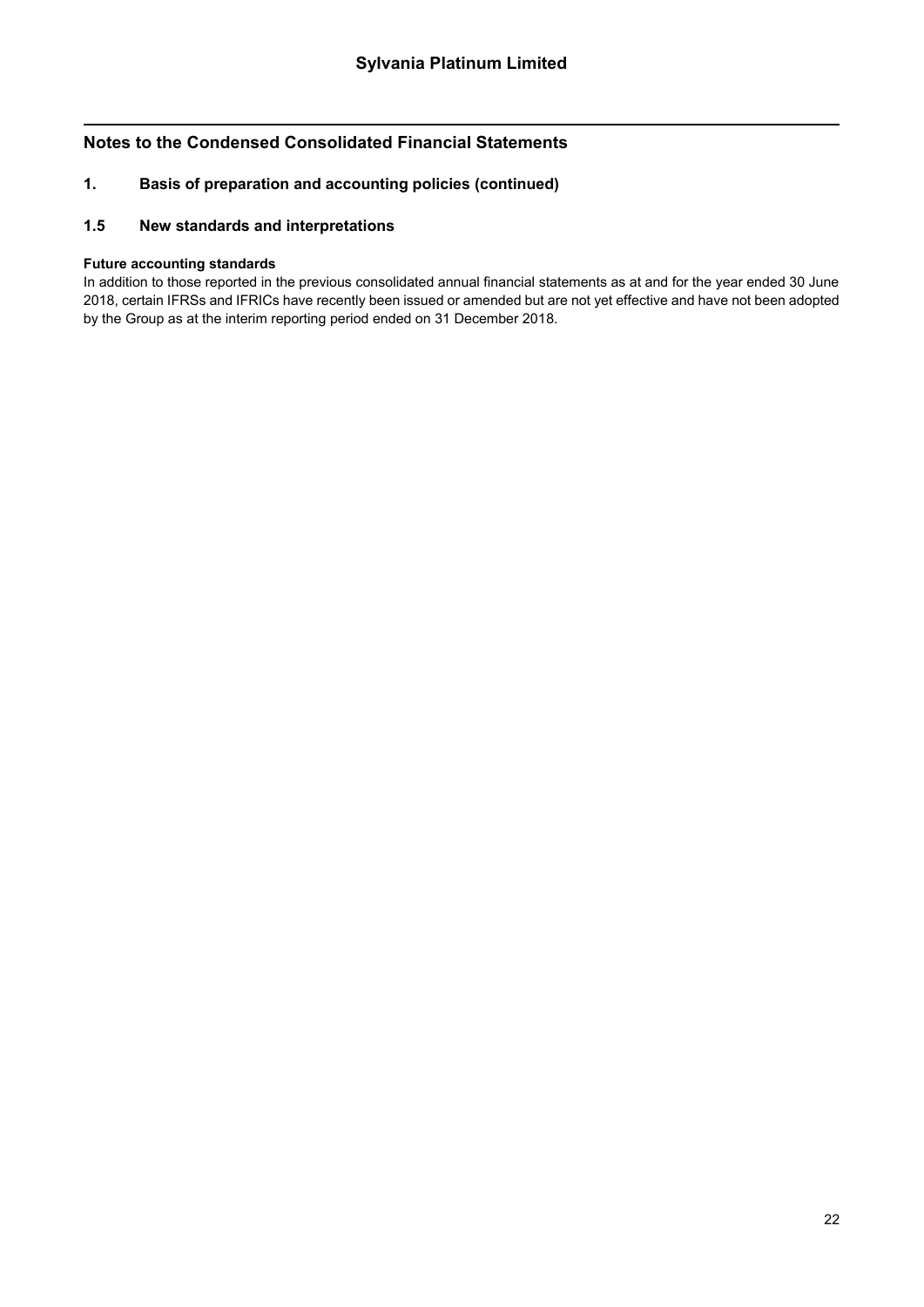# **1. Basis of preparation and accounting policies (continued)**

### **1.5 New standards and interpretations (continued)**

| <b>Reference</b>                                                                                      | <b>Title</b>                                                                                           | <b>Summary</b>                                                                                                                                                                                                                                                                                                                                                                                                                                                                                                                                                                                                                                                                                                                                                                                                                                                                                                                                                                                                                                                                                                                                                                                                                                                                                                                                                                     | <b>Application</b><br>date of<br>standard | <b>Application</b><br>date for<br>Group |
|-------------------------------------------------------------------------------------------------------|--------------------------------------------------------------------------------------------------------|------------------------------------------------------------------------------------------------------------------------------------------------------------------------------------------------------------------------------------------------------------------------------------------------------------------------------------------------------------------------------------------------------------------------------------------------------------------------------------------------------------------------------------------------------------------------------------------------------------------------------------------------------------------------------------------------------------------------------------------------------------------------------------------------------------------------------------------------------------------------------------------------------------------------------------------------------------------------------------------------------------------------------------------------------------------------------------------------------------------------------------------------------------------------------------------------------------------------------------------------------------------------------------------------------------------------------------------------------------------------------------|-------------------------------------------|-----------------------------------------|
| IFRS 3, IFRS<br>11, IFRS 12                                                                           | Annual<br>improvement<br>to IFRS<br><b>Standards</b><br>2015 2017<br>$cycle -$<br>various<br>standards | IFRS 3 Business Combinations and IFRS 11 Joint<br>Arrangements<br>Clarify how a company accounts for increasing its interest<br>in a joint operation that meets the definition of a business.<br>If a party maintains (or obtains) control, then the<br>previously held interest is not remeasured.<br>If a party obtains control, then the transaction is a<br>business combination achieved in stages and the<br>acquiring party remeasures the previously held<br>interest at fair value.<br>IAS 12 Income Taxes<br>Clarify that all income tax consequences of dividends<br>(including payments on financial instruments classified as<br>equity) are recognised consistently with the transactions<br>that generated the distributable profits - i.e. in profit or<br>loss, OCI or equity.                                                                                                                                                                                                                                                                                                                                                                                                                                                                                                                                                                                    | 1 January 2019                            | 1 July 2019                             |
| Amendments<br>to<br>References<br>to<br>Conceptual<br>Framework in<br><b>IFRS</b><br><b>Standards</b> | Framework                                                                                              | The IASB decided to revise the Conceptual Framework<br>because certain important issues were not covered and<br>certain guidance was unclear or out of date. The revised<br>Conceptual Framework, issued by the IASB in March<br>2018, includes:<br>A new chapter on measurement;<br>Guidance on reporting financial performance;<br>Improved definitions of an asset and a liability,<br>and guidance supporting these definitions; and<br>Clarifications in important areas, such as the<br>roles of stewardship, prudence and<br>measurement uncertainty in financial reporting.<br>The IASB also updated references to the Conceptual<br>Framework in IFRS Standards by issuing Amendments to<br>References to the Conceptual Framework in IFRS<br>Standards.<br>This was done to support transition to the revised<br>Conceptual Framework for companies that develop<br>accounting policies using the Conceptual Framework<br>when no IFRS Standard applies to a particular<br>transaction.<br>Although we expect this to be rare, some companies may<br>use the Framework as a reference for selecting their<br>accounting policies in the absence of specific IFRS<br>requirements. In these cases, companies should review<br>those policies and apply the new guidance retrospectively<br>as of 1 January 2020, unless the new guidance contains<br>specific scope outs. | 1 January 2020                            | 1 July 2020                             |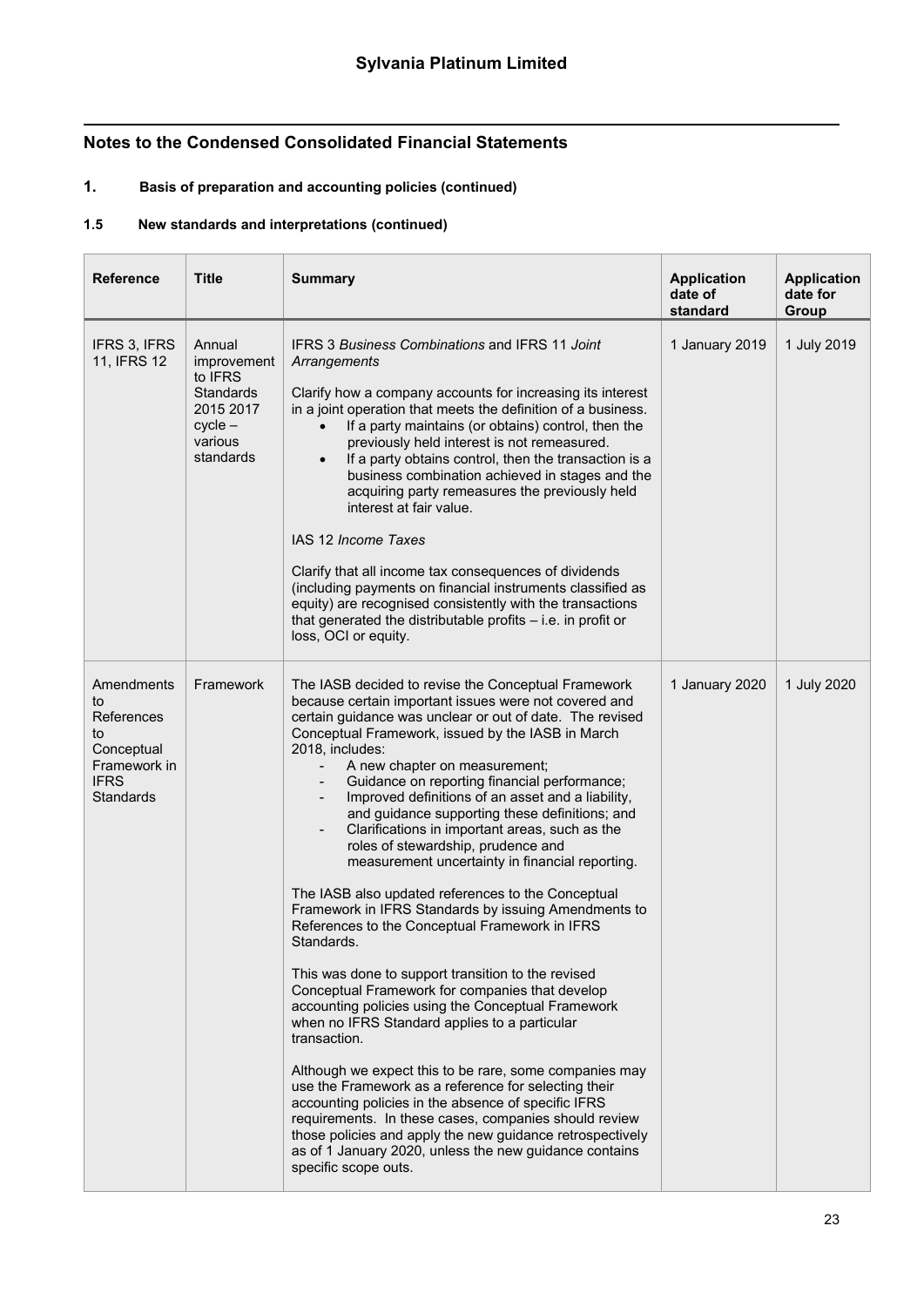# **1. Basis of preparation and accounting policies (continued)**

### **1.5 New standards and interpretations (continued)**

| standard                                                                                                                                                                                                                                                                                                                                                                                                                                                                                                                                                                                                                                                                                                                                                                                                                                                                                                                       | <b>Application</b> |
|--------------------------------------------------------------------------------------------------------------------------------------------------------------------------------------------------------------------------------------------------------------------------------------------------------------------------------------------------------------------------------------------------------------------------------------------------------------------------------------------------------------------------------------------------------------------------------------------------------------------------------------------------------------------------------------------------------------------------------------------------------------------------------------------------------------------------------------------------------------------------------------------------------------------------------|--------------------|
| Group                                                                                                                                                                                                                                                                                                                                                                                                                                                                                                                                                                                                                                                                                                                                                                                                                                                                                                                          | date for           |
| Definition of<br>The IASB refined its definition of material to make it easier<br>Amendments<br>1 January 2020<br>1 July 2020<br>to IAS 1 and<br>Material<br>to understand. It is now aligned across IFRS Standards<br>IAS <sub>8</sub><br>and the Conceptual Framework.<br>The changes in Definition of Material all relate to a revised<br>definition of 'material' which is quoted below from the final<br>amendments:<br>"Information is material if omitting, misstating or obscuring<br>it could reasonably be expected to influence decisions that<br>the primary users of general purpose financial statements<br>make on the basis of those financial statements, which<br>provide financial information about a specific reporting<br>entity."<br>The Board has also removed the definition of material<br>omissions or misstatements from IAS 8 Accounting<br>Policies, Changes in Accounting Estimates and Errors. |                    |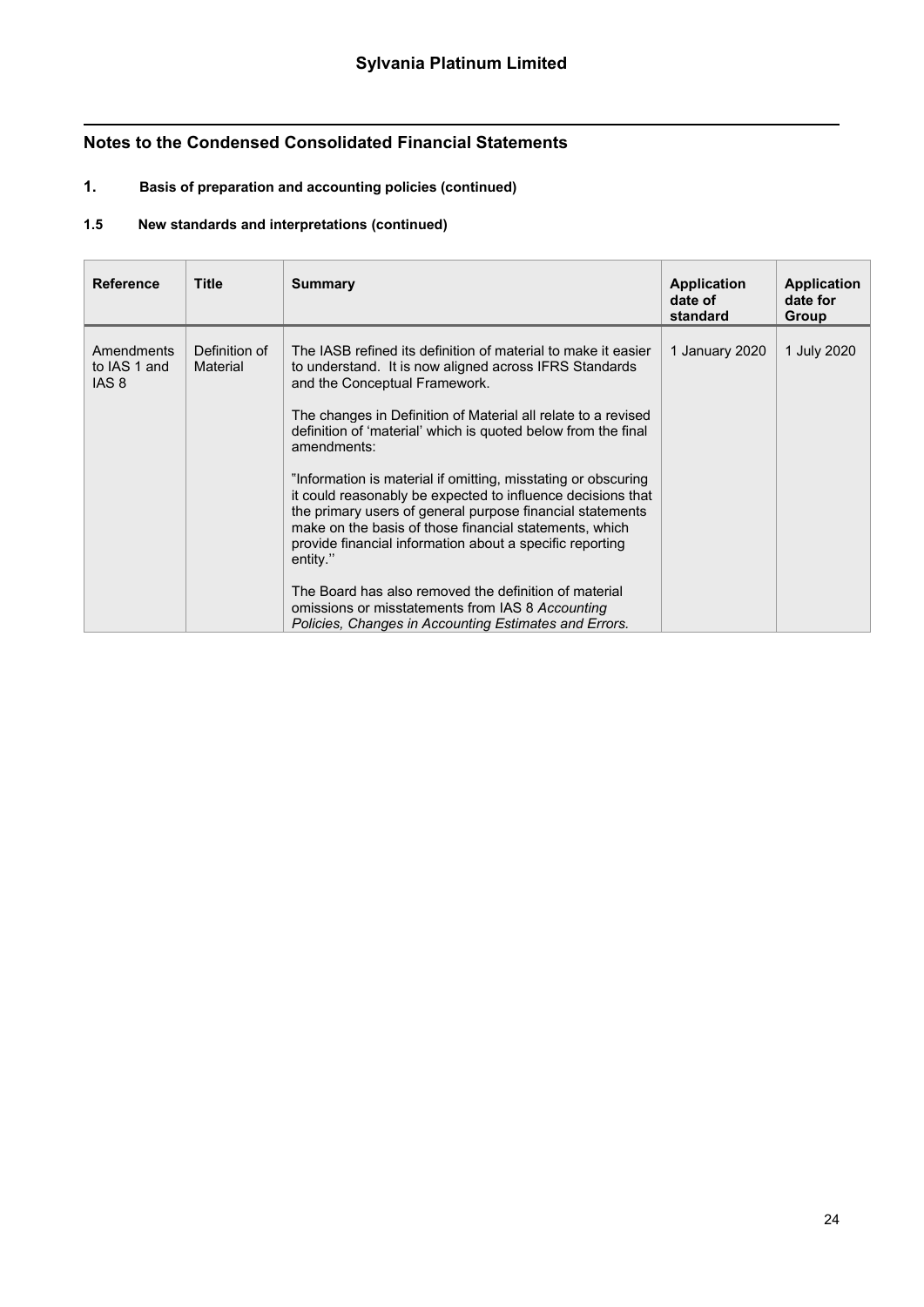### **2. Profit before income tax expense**

|                                                                                                                                                                                                  | Half year ended<br>31 December 2018 | Half year ended<br>31 December 2017<br>Ъ |
|--------------------------------------------------------------------------------------------------------------------------------------------------------------------------------------------------|-------------------------------------|------------------------------------------|
| The following income and expense items are relevant in explaining the<br>financial performance for the half year:<br>Share based payment expense<br>Depreciation - property, plant and equipment | 133.557<br>3,240,893                | 69.452<br>2,747,812                      |

### **3. Exploration and evaluation assets**

|                                                                                                                                | Half year ended<br>31 December<br>2018<br>\$ | Half year ended<br>31 December<br>2017<br>\$ | Year ended<br>30 June 2018<br>\$    |
|--------------------------------------------------------------------------------------------------------------------------------|----------------------------------------------|----------------------------------------------|-------------------------------------|
| Costs carried forward in respect of areas of interest in the<br>following phase:<br>Exploration and evaluation phase – at cost |                                              |                                              |                                     |
| Balance at the beginning of period/year<br>Foreign currency movements<br>Direct expenditure for the period/ year               | 57,397,256<br>(460, 213)<br>113,933          | 57,587,900<br>561.427<br>227,155             | 57.587.900<br>(553, 579)<br>362,935 |
| Balance at the end of period/ year                                                                                             | 57,050,976                                   | 58.376.482                                   | 57.397.256                          |

Ultimate recovery of exploration and evaluation expenditure carried forward is dependent upon the recoupment of costs through successful development and commercial exploitation, or alternatively, by sale of the respective areas.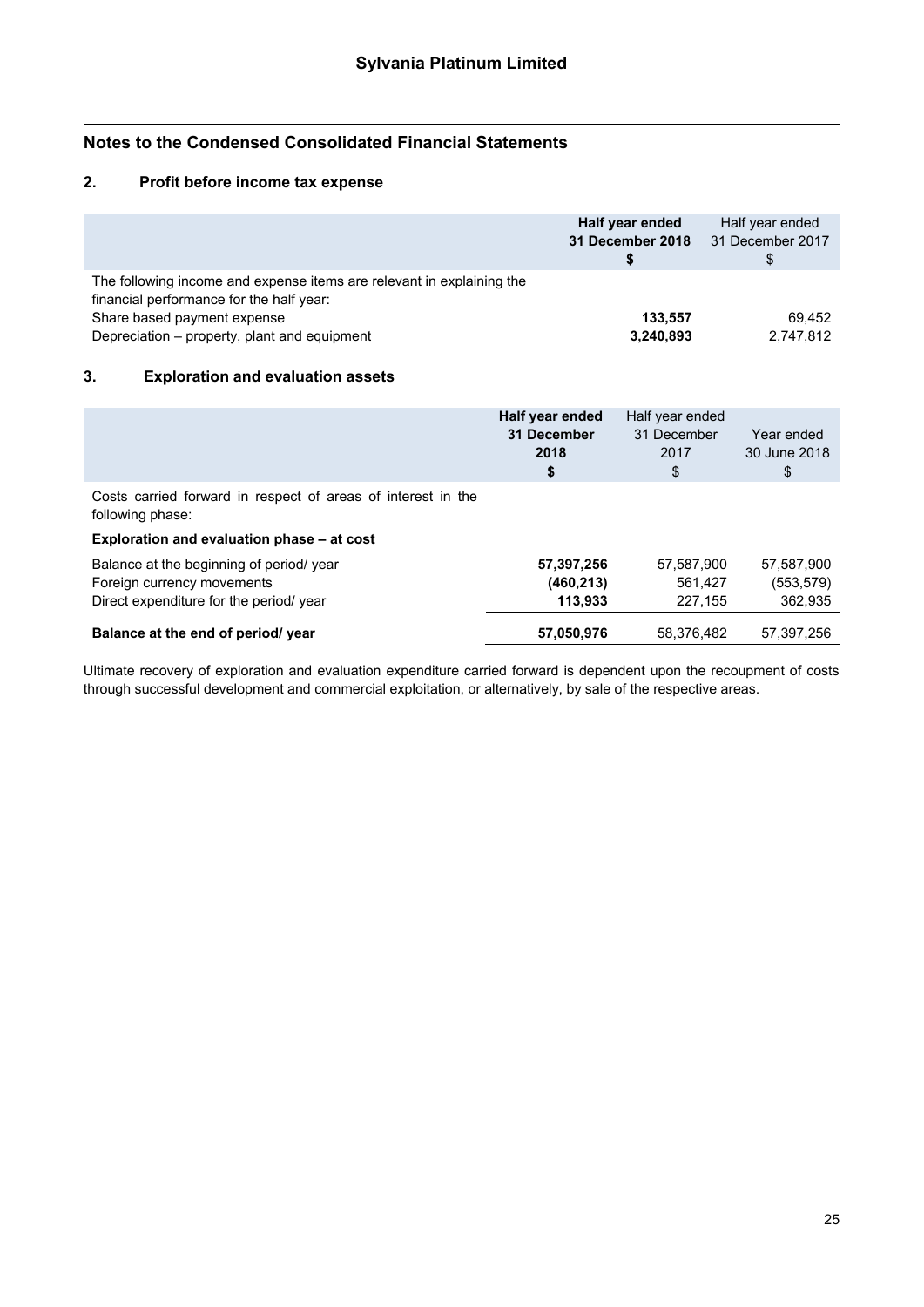# **4. Property, plant and equipment**

|                        | Property<br>\$ | Mining<br>property<br>\$ | Construc-<br>tion in<br>progress<br>\$ | Plant<br>\$    | Equipment<br>\$ | Leasehold<br>improve-<br>ments<br>\$ | Computer<br>equipment<br>and software<br>\$ | Furniture<br>and<br>fittings<br>\$ | Office<br>equipment<br>\$ | Motor<br>vehicles<br>\$ | Total<br>\$    |
|------------------------|----------------|--------------------------|----------------------------------------|----------------|-----------------|--------------------------------------|---------------------------------------------|------------------------------------|---------------------------|-------------------------|----------------|
| December 2018          |                |                          |                                        |                |                 |                                      |                                             |                                    |                           |                         |                |
| At 1 July 2018         |                |                          |                                        |                |                 |                                      |                                             |                                    |                           |                         |                |
| Cost                   | 3,122,668      | 2,385,550                | 6,420,975                              | 67,934,702     | 723,685         | 21,633                               | 470,206                                     | 104,439                            | 110,512                   | 835,065                 | 82,129,435     |
| Accumulated            |                |                          |                                        |                |                 |                                      |                                             |                                    |                           |                         |                |
| depreciation           | (90, 442)      | (1,799,499)              | $\blacksquare$                         | (42, 817, 350) | (534, 071)      | (21, 141)                            | (411,588)                                   | (85, 869)                          | (85, 495)                 | (493, 555)              | (46, 339, 010) |
| Carrying value         | 3,032,226      | 586,051                  | 6,420,975                              | 25,117,352     | 189,614         | 492                                  | 58,618                                      | 18,570                             | 25,017                    | 341,510                 | 35,790,425     |
| <b>Period ended 31</b> |                |                          |                                        |                |                 |                                      |                                             |                                    |                           |                         |                |
| December 2018          |                |                          |                                        |                |                 |                                      |                                             |                                    |                           |                         |                |
| Opening carrying       |                |                          |                                        |                |                 |                                      |                                             |                                    |                           |                         |                |
| value                  | 3,032,226      | 586,051                  | 6,420,975                              | 25,117,352     | 189,614         | 492                                  | 58,618                                      | 18,570                             | 25,017                    | 341,510                 | 35,790,425     |
| Exchange               |                |                          |                                        |                |                 |                                      |                                             |                                    |                           |                         |                |
| differences            | (137, 579)     | (24, 851)                | (269, 879)                             | (1, 172, 293)  | (9,665)         | (44)                                 | (2,662)                                     | (810)                              | (1, 111)                  | (16, 757)               | (1,635,651)    |
| Additions              | 22,553         |                          | 2,370,327                              | 1,178,263      | 105,597         | 1,597                                | 20,091                                      | 2,920                              | 3,202                     | 143,785                 | 3,848,335      |
| Depreciation           |                |                          |                                        |                |                 |                                      |                                             |                                    |                           |                         |                |
| charge                 | (8,694)        | (113, 401)               | $\blacksquare$                         | (2,997,446)    | (33, 851)       | (154)                                | (19, 674)                                   | (5,018)                            | (4,703)                   | (57, 952)               | (3, 240, 893)  |
| Carrying value         | 2,908,506      | 447,799                  | 8,521,423                              | 22,125,876     | 251,695         | 1,891                                | 56,373                                      | 15,662                             | 22,405                    | 410,586                 | 34,762,216     |
| At 31 December         |                |                          |                                        |                |                 |                                      |                                             |                                    |                           |                         |                |
| 2018                   |                |                          |                                        |                |                 |                                      |                                             |                                    |                           |                         |                |
| Cost                   | 3,007,642      | 2,360,699                | 8,521,423                              | 67,940,674     | 819,617         | 23,185                               | 487,635                                     | 106,549                            | 112,603                   | 962,092                 | 84, 342, 118   |
| Accumulated            |                |                          |                                        |                |                 |                                      |                                             |                                    |                           |                         |                |
| depreciation           | (99, 136)      | (1,912,900)              | $\blacksquare$                         | (45, 814, 796) | (567, 922)      | (21, 294)                            | (431, 262)                                  | (90, 887)                          | (90, 198)                 | (551, 506)              | (49, 579, 902) |
| Carrying value         | 2,908,506      | 447,799                  | 8,521,423                              | 22,125,876     | 251,695         | 1,891                                | 56,373                                      | 15,662                             | 22,405                    | 410,586                 | 34,762,216     |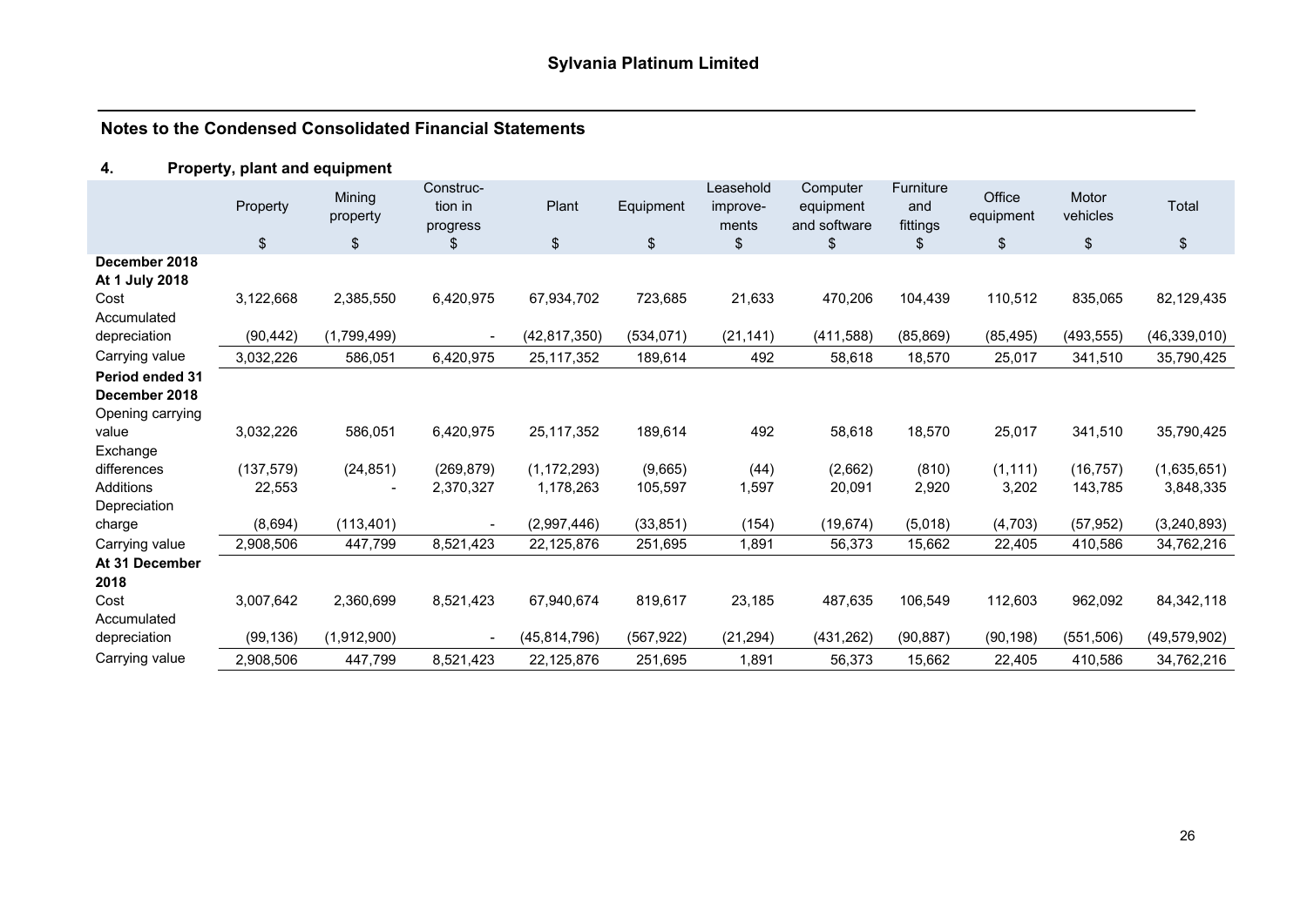# **4. Property, plant and equipment (continued)**

|                                                             | Property  | Mining<br>property | Construction<br>in progress | Plant          | Equipment     | Leasehold<br>improve-<br>ments | Computer<br>equipment<br>and software | Furniture<br>and<br>fittings | Office<br>equipment | Motor<br>vehicles        | Total          |
|-------------------------------------------------------------|-----------|--------------------|-----------------------------|----------------|---------------|--------------------------------|---------------------------------------|------------------------------|---------------------|--------------------------|----------------|
|                                                             | $\,$      | \$                 | \$                          | \$             | $\frac{1}{2}$ | \$                             | \$                                    | \$                           | \$                  | \$                       | \$             |
| December 2017                                               |           |                    |                             |                |               |                                |                                       |                              |                     |                          |                |
| At 1 July 2017                                              |           |                    |                             |                |               |                                |                                       |                              |                     |                          |                |
| Cost                                                        | 3,251,862 | 2,511,008          | 2,232,696                   | 62,482,155     | 819,255       | 22,252                         | 424,679                               | 56,011                       | 108,721             | 856,038                  | 72,764,677     |
| Accumulated                                                 |           |                    |                             |                |               |                                |                                       |                              |                     |                          |                |
| depreciation                                                | (81, 453) | (1,647,825)        |                             | (37, 303, 257) | (555, 501)    | (22, 252)                      | (354, 704)                            | (54, 700)                    | (81, 659)           | (405, 635)               | (40, 506, 986) |
| Carrying value                                              | 3,170,409 | 863,183            | 2,232,696                   | 25,178,898     | 263,754       | $\overline{\phantom{a}}$       | 69,975                                | 1,311                        | 27,062              | 450,403                  | 32,257,691     |
| <b>Period ended 31</b><br>December 2017<br>Opening carrying |           |                    |                             |                |               |                                |                                       |                              |                     |                          |                |
| value<br>Exchange                                           | 3,170,409 | 863,183            | 2,232,696                   | 25,178,898     | 263,754       |                                | 69,975                                | 1,311                        | 27,062              | 450,403                  | 32,257,691     |
| differences<br>Acquired through<br>business                 | 167,963   | 36,143             | 379,709                     | 1,818,930      | 11,717        |                                | 4,831                                 | 2,702                        | 1,507               | 20,893                   | 2,444,395      |
| combinations                                                | 17,233    | $\blacksquare$     | 558,788                     | 3,911,829      |               | $\overline{\phantom{a}}$       | 16,725                                | 19,250                       |                     | 13,269                   | 4,537,094      |
| Additions                                                   | 11,008    | $\blacksquare$     | 2,343,715                   | 1,895,654      | 9,660         | $\overline{\phantom{a}}$       | 15,421                                | $\overline{\phantom{a}}$     | 6,804               | $\overline{\phantom{a}}$ | 4,282,262      |
| <b>Disposals</b>                                            |           | $\blacksquare$     | $\overline{\phantom{a}}$    | (22, 164)      |               | $\overline{\phantom{a}}$       | (1,536)                               | $\overline{\phantom{a}}$     | (1, 187)            | (49)                     | (24, 936)      |
| Depreciation                                                |           |                    |                             |                |               |                                |                                       |                              |                     |                          |                |
| charge                                                      | (3,934)   | (111, 787)         |                             | (2,505,412)    | (35, 214)     | $\overline{\phantom{a}}$       | (29, 150)                             | (1, 456)                     | (4, 352)            | (56, 507)                | (2,747,812)    |
| Carrying value                                              | 3,362,679 | 787,539            | 5,514,908                   | 30,277,735     | 249,917       | $\blacksquare$                 | 76,266                                | 21,807                       | 29,834              | 428,009                  | 40,748,694     |
| At 31 December<br>2017                                      |           |                    |                             |                |               |                                |                                       |                              |                     |                          |                |
| Cost<br>Accumulated                                         | 3,452,611 | 2,641,649          | 5,514,908                   | 72,219,951     | 872,296       | 22,252                         | 480,860                               | 80,924                       | 120,435             | 904,871                  | 86,310,757     |
| depreciation                                                | (89, 932) | (1,854,110)        | $\overline{\phantom{a}}$    | (41, 942, 216) | (622, 379)    | (22, 252)                      | (404, 594)                            | (59, 117)                    | (90, 601)           | (476, 862)               | (45, 562, 063) |
| Carrying value                                              | 3,362,679 | 787,539            | 5,514,908                   | 30,277,735     | 249,917       |                                | 76,266                                | 21,807                       | 29,834              | 428,009                  | 40,748,694     |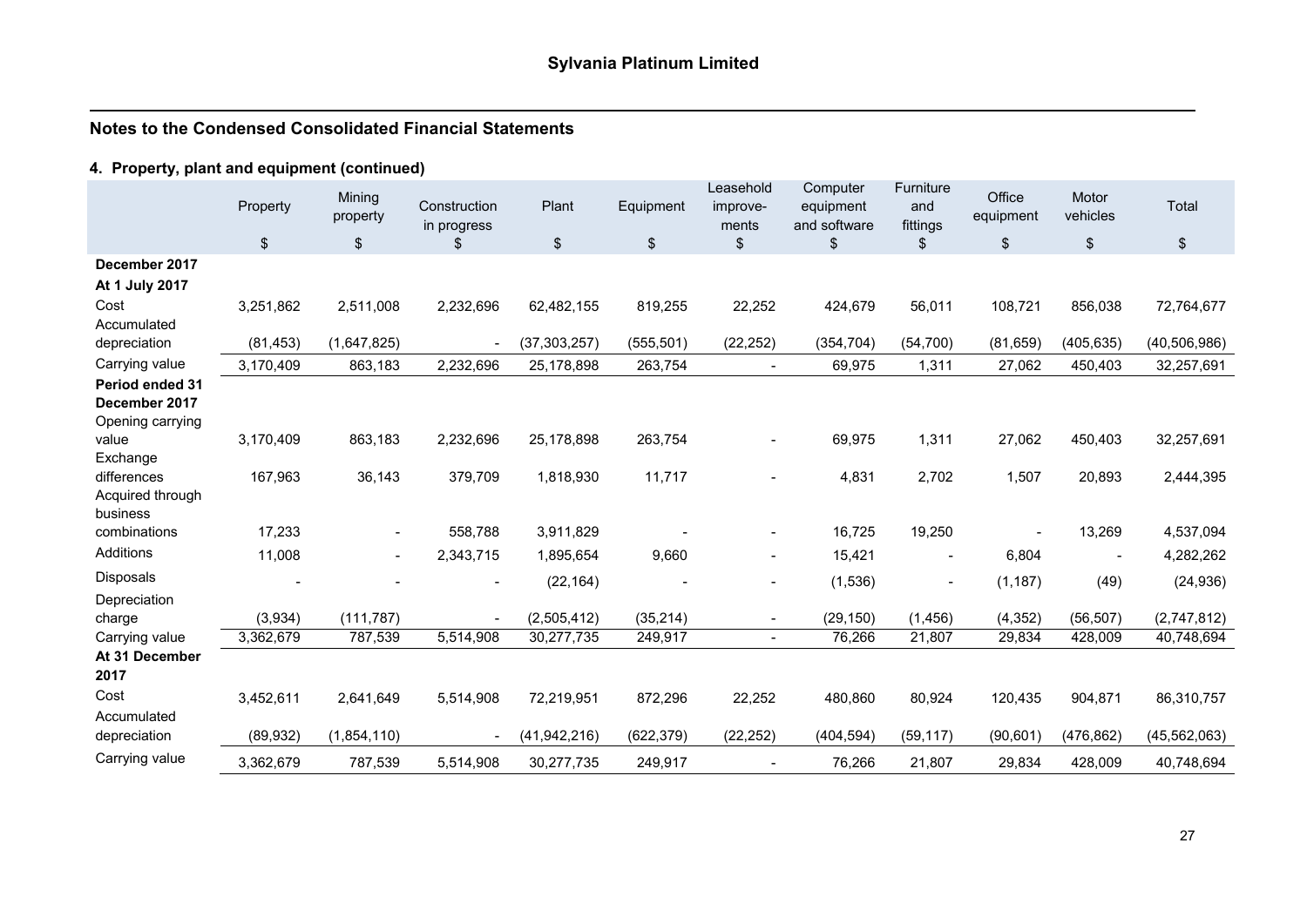# **4. Property, plant and equipment (continued)**

|                                                                | Property   | Mining<br>property | Construction<br>in progress | Plant and      | Equipment     | Leasehold<br>improve-<br>ments | Computer<br>equipment<br>and software | <b>Furniture</b><br>and<br>fittings | Office<br>equipment | Motor<br>vehicles | Total          |
|----------------------------------------------------------------|------------|--------------------|-----------------------------|----------------|---------------|--------------------------------|---------------------------------------|-------------------------------------|---------------------|-------------------|----------------|
|                                                                | \$         | \$                 | \$                          | \$             | $\frac{1}{2}$ | \$                             | \$                                    | $\,$                                | \$                  | \$                | $\,$           |
| <b>June 2018</b><br>At 1 July 2017                             |            |                    |                             |                |               |                                |                                       |                                     |                     |                   |                |
| Cost<br>Accumulated                                            | 3,251,862  | 2,511,008          | 2,232,696                   | 62,482,155     | 819,255       | 22,252                         | 424,679                               | 56,011                              | 108,721             | 856,038           | 72,764,677     |
| depreciation                                                   | (81, 453)  | (1,647,825)        | $\overline{\phantom{a}}$    | (37, 303, 257) | (555, 501)    | (22, 252)                      | (354, 704)                            | (54, 700)                           | (81, 659)           | (405, 635)        | (40, 506, 986) |
| Carrying value                                                 | 3,170,409  | 863,183            | 2,232,696                   | 25,178,898     | 263,754       | $\blacksquare$                 | 69,975                                | 1,311                               | 27,062              | 450,403           | 32,257,691     |
| Year ended 30<br><b>June 2018</b><br>Opening carrying<br>value | 3,170,409  | 863,183            | 2,232,696                   | 25,178,898     | 263,754       |                                | 69,975                                | 1,311                               | 27,062              | 450,403           | 32,257,691     |
| Exchange                                                       |            |                    |                             |                |               |                                |                                       |                                     |                     |                   |                |
| differences<br>Acquired through<br>business                    | (158, 029) | (26, 241)          | (370, 787)                  | (928, 097)     | (8,779)       | (36)                           | (1, 149)                              | 734                                 | (1, 302)            | (14, 857)         | (1,508,543)    |
| combination                                                    | 17,233     |                    | 558,788                     | 3,907,474      |               | $\overline{\phantom{a}}$       | 16,725                                | 19,251                              |                     | 13,269            | 4,532,740      |
| Additions                                                      | 16,614     |                    | 4,000,278                   | 3,540,282      | 10,086        | 528                            | 31,580                                | 3,324                               | 9,905               | 12,407            | 7,625,004      |
| <b>Disposals</b><br>Depreciation                               |            |                    | $\overline{\phantom{a}}$    | (423, 320)     | (2, 189)      |                                | (213)                                 |                                     | (980)               | (57)              | (426, 759)     |
| charge                                                         | (14,001)   | (250, 891)         | $\overline{\phantom{a}}$    | (6, 157, 885)  | (73, 258)     |                                | (58, 300)                             | (6,050)                             | (9,668)             | (119, 655)        | (6,689,708)    |
| Carrying value                                                 | 3,032,226  | 586,051            | 6,420,975                   | 25, 117, 352   | 189,614       | 492                            | 58,618                                | 18,570                              | 25,017              | 341,510           | 35,790,425     |
| At 30 June 2018                                                |            |                    |                             |                |               |                                |                                       |                                     |                     |                   |                |
| Cost<br>Accumulated                                            | 3,122,668  | 2,385,550          | 6,420,975                   | 67,934,702     | 723,685       | 21,633                         | 470,206                               | 104,439                             | 110,512             | 835,065           | 82,129,435     |
| depreciation                                                   | (90, 442)  | (1,799,499)        | $\overline{\phantom{a}}$    | (42, 817, 350) | (534, 071)    | (21, 141)                      | (411,588)                             | (85, 869)                           | (85, 495)           | (493, 555)        | (46, 339, 010) |
| Carrying value                                                 | 3,032,226  | 586,051            | 6,420,975                   | 25, 117, 352   | 189,614       | 492                            | 58,618                                | 18,570                              | 25,017              | 341,510           | 35,790,425     |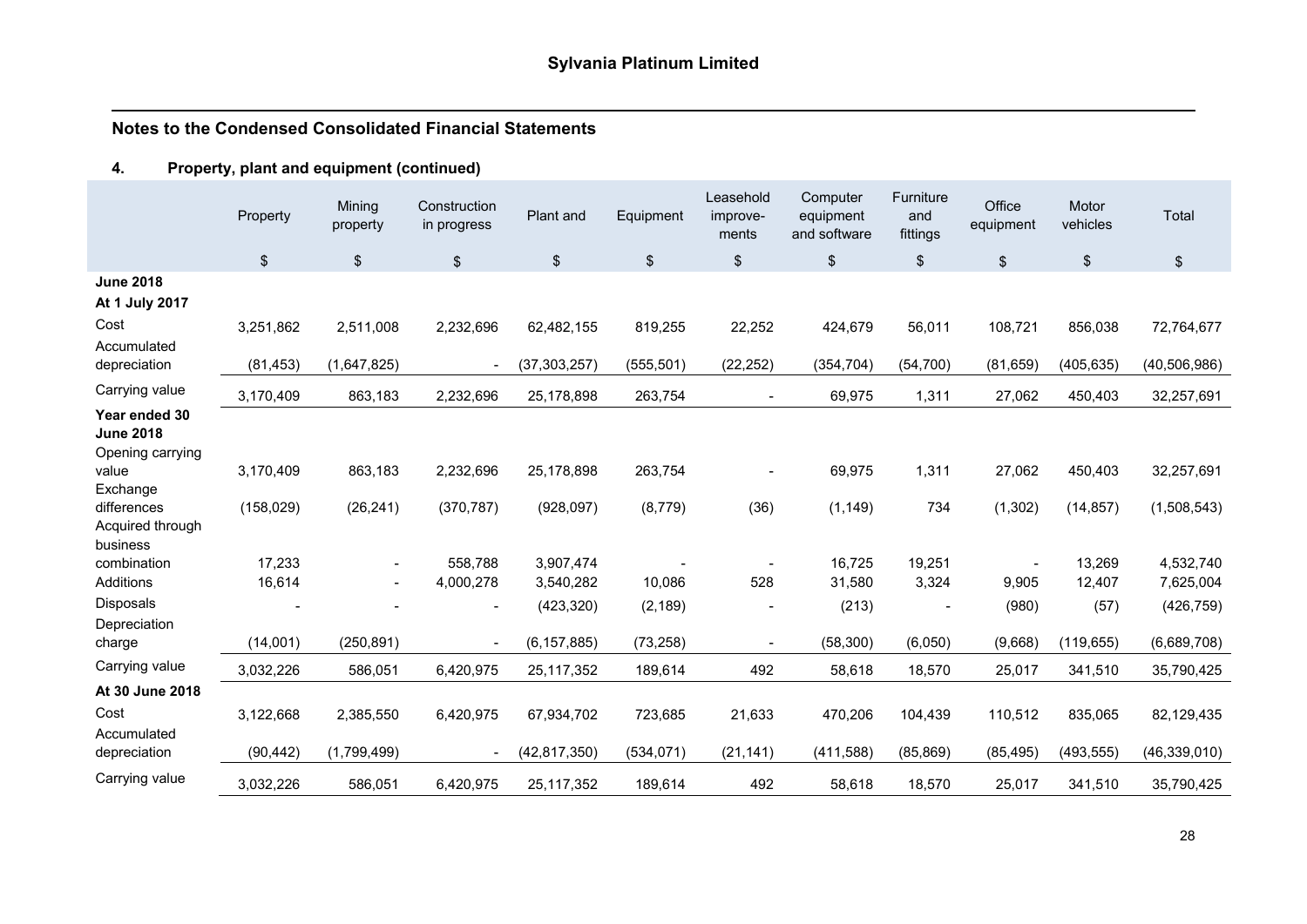### **5. Other financial assets**

|                                        | Half year ended<br>31 December 2018<br>\$ | Half year ended<br>31 December<br>2017<br>\$ | Year ended<br>30 June<br>2018<br>\$ |
|----------------------------------------|-------------------------------------------|----------------------------------------------|-------------------------------------|
| Loans receivable (a)                   | 922,632                                   | 573,299                                      | 794,838                             |
| Rehabilitation insurance guarantee (b) | 30,870                                    | 570,689                                      | 637,618                             |
| Balance at the end of period/ year     | 953,502                                   | 1,143,988                                    | 1,432,456                           |
| Non-current assets                     | ۰                                         | 1,143,988                                    | 1,432,456                           |
| Current assets                         | 953,502                                   |                                              |                                     |

(a) Loans receivable mainly consists of a loan granted to TS Consortium by Sylvania South Africa (Pty) Ltd, a South African subsidiary of the Group.

The loan is unsecured, bears interest at 7% per annum and is repayable on 31 December 2019.

(b) Investment linked to the rehabilitation insurance guarantee. Monthly instalments of R222 000 were paid to fund the investment. These guarantees have been transferred to a new facility and the investment was withdrawn and the account closed. The investment is no longer required as the method of funding the rehabilitation guarantee has changed. The balance of the funds were transferred to the Company in January 2019.

#### **6. Issued capital**

|                                            | <b>Half year</b> | Half year |            |
|--------------------------------------------|------------------|-----------|------------|
|                                            | ended            | ended 31  | Year ended |
|                                            | 31 December      | December  | 30 June    |
|                                            | 2018             | 2017      | 2018       |
|                                            |                  | \$        | \$         |
| Ordinary shares with a par value of \$0.01 | 2,897,248        | 2,911,337 | 2,911,337  |

|                                          | <b>Half year</b><br>ended | Half year     |               | Half year<br>ended | Half year<br>ended |            |
|------------------------------------------|---------------------------|---------------|---------------|--------------------|--------------------|------------|
|                                          | 31                        | ended         | Year ended    | 31                 | 31                 | Year ended |
|                                          | <b>December</b>           | 31 December   | 30 June       | <b>December</b>    | December           | 30 June    |
|                                          | 2018                      | 2017          | 2018          | 2018               | 2017               | 2018       |
|                                          | <b>Number</b>             | <b>Number</b> | <b>Number</b> | \$                 | \$                 | \$         |
| Movements in ordinary<br>shares on issue |                           |               |               |                    |                    |            |
| At start of period/year                  | 291,133,661               | 297,981,896   | 297,981,896   | 2,911,337          | 2,979,819          | 2,979,819  |
| Cancellation of shares*                  | (1,408,889)               | (6,848,235)   | (6,848,235)   | (14,089)           | (68,482)           | (68, 482)  |
| At end of the period/year                | 289,724,772               | 291,133,661   | 291,133,661   | 2,897,248          | 2.911.337          | 2,911,337  |

 $\tilde{ }$  516,632 shares were acquired from an employee and cancelled immediately and 892,257 shares were cancelled out of treasury.

On 21 August 2017 the Company announced a Share Buyback Programme (''Programme''). The purpose of the Programme was to facilitate the sale of shares held by small non-UK shareholders prohibited from doing so by the cost and administrative burden of trading certificated shares outside of the UK. Sylvania's Board approved a programme to offer to buy back up to 4,156,982 shares where the individual shareholding was no more than 175,000 ordinary shares and was in certificated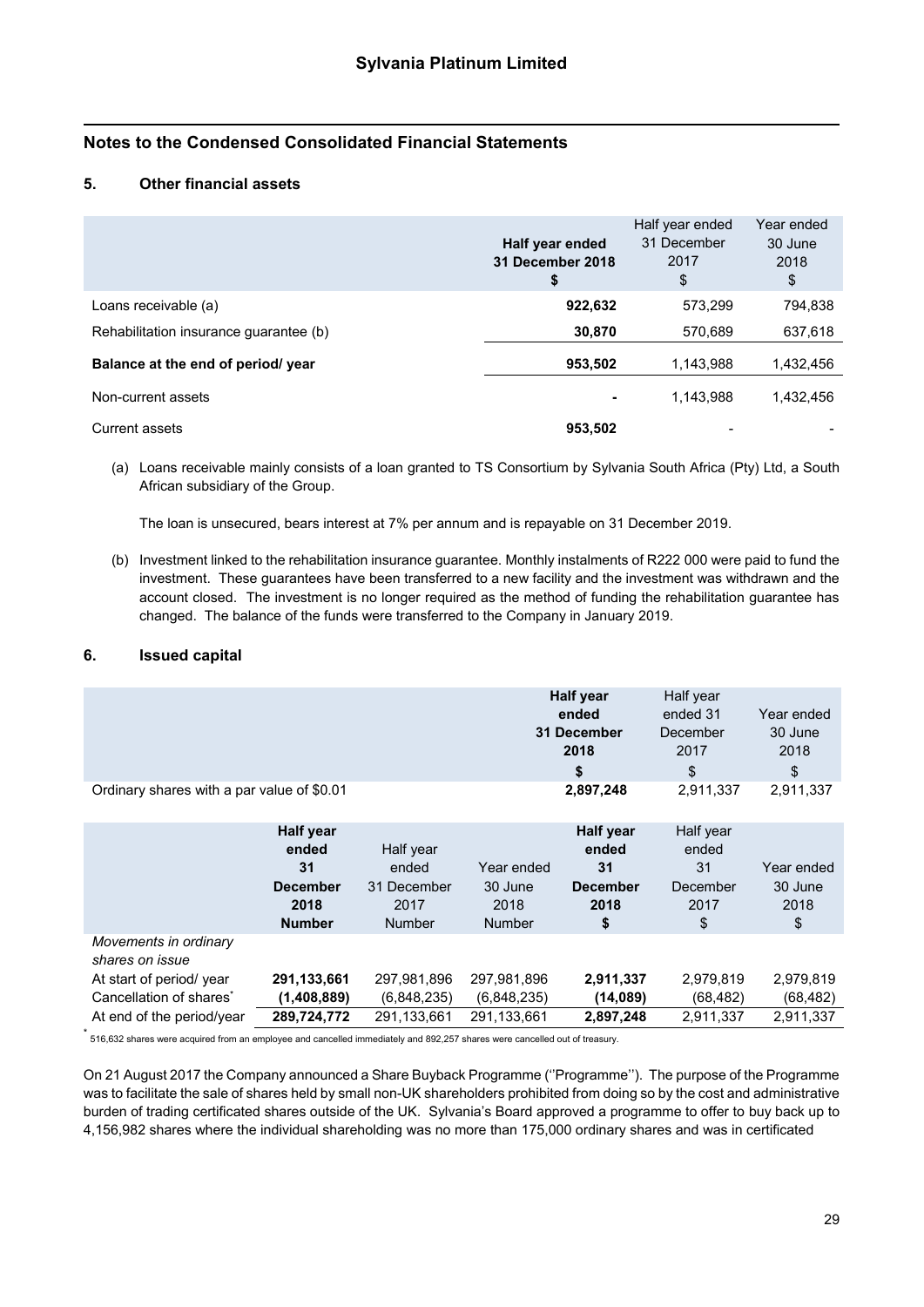### **6. Issued capital (continued)**

format. The Company repurchased these shares at A\$0.1619. The closing date for the Programme was 24 August 2018.

### **Dividend**

At the Annual General Meeting of the Company on 23 November 2018, the shareholders approved a maiden dividend of 0.35 pence per share for the year 30 June 2018. The dividends were payable to all shareholders on the register as at close of business on 19 October 2018. The amount payable in dividends amounted to USD 1,282,568.

#### **Shares held in treasury**

The following ordinary shares in Sylvania Platinum Limited were repurchased during the period. The shares are being held in treasury and it is intended to use these treasury shares for future allocations of shares to staff as part of the Company deferred share plan.

| Date                                             | <b>Number of shares</b> |  |
|--------------------------------------------------|-------------------------|--|
| Opening balance at 1 July 2018                   | 4,853,231               |  |
| Shares purchased                                 | 636,632                 |  |
| Shares purchased through Share Buyback Programme | 128,661                 |  |
| Shares cancelled                                 | (1,408,889)             |  |
| Closing balance at 31 December 2018              | 4,209,635               |  |

At 31 December 2018 the Company's issued share capital is 289,724,772 Ordinary Shares, of which a total of 4,209,635 are held in Treasury. The total number of Ordinary Shares with voting rights is 285,515,137.

### **7. Segment reporting**

#### **Segment information**

For management purposes the chief operating decision maker, being the Board of Directors of Sylvania Platinum Limited, reports its results in the following segments:

- Sylvania Dump Operations (SDO) which includes the seven operational plants;
- an open cast mining exploration project and a Northern Limb exploration project, which are both currently in the exploration phase.

Decision making by the Board is based by evaluating the operating plants as a group (SDO). Segment performance is evaluated on PGM ounce production and operating costs.

The following items are not allocated to any segment as they are not considered to be part of the core operations of any segment:

- finance income;
- finance costs; and
- unallocated expenses.

The following tables present revenue and profit information for the periods ended 31 December 2018 and 31 December 2017 and certain asset and liability information regarding reportable segments for the periods ended 31 December 2018 and 31 December 2017 and the year ended 30 June 2018.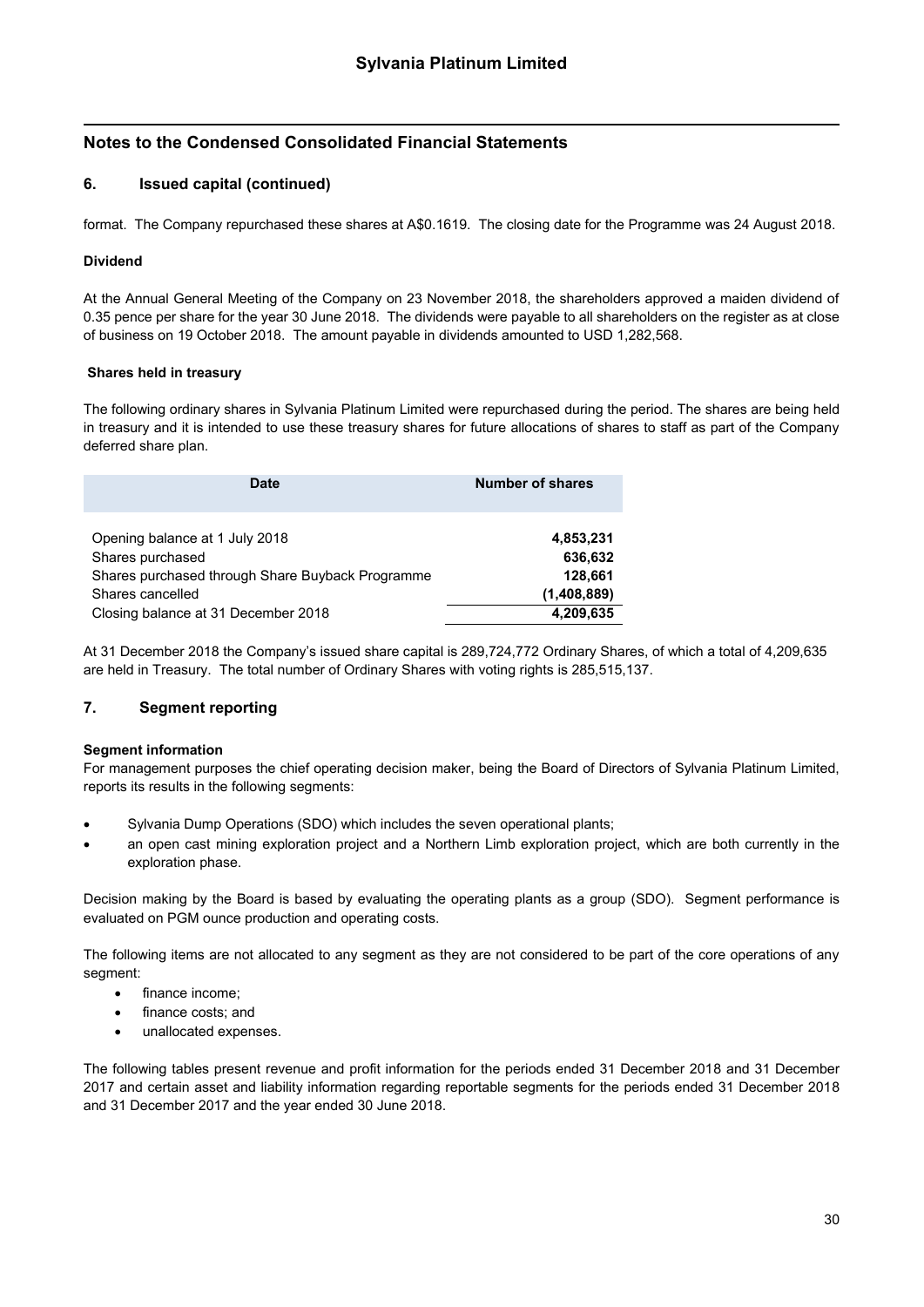# **7. Segment reporting (continued)**

|                                               | <b>SDO</b><br>\$ | <b>Exploration</b><br>projects<br>\$ | Corporate/<br>unallocated<br>\$ | <b>Consolidated</b><br>\$ |
|-----------------------------------------------|------------------|--------------------------------------|---------------------------------|---------------------------|
| 31 December 2018                              |                  |                                      |                                 |                           |
| Segment assets                                | 68,992,097       | 60,371,229                           | 9,081,837                       | 138,445,163               |
| Capital expenditure*                          | 30,831,806       | 59,963,457                           | 1,017,929(a)                    | 91,813,192                |
| Other assets                                  | 38,160,291**     | 407,772                              | 8,063,908(b)                    | 46,631,971                |
| Segment liabilities                           | 21,252,080       | 875,561                              | 1,750,895(c)                    | 23,878,536                |
| Segment revenue                               | 32,092,210       |                                      | 423,423                         | 32,515,633                |
| Segment result                                | 7,848,573        |                                      | (894,477)(d)                    | 6,954,096                 |
| Net profit for the period after tax           |                  |                                      |                                 | 6,954,096                 |
| Included within the segment<br>profit/(loss): |                  |                                      |                                 |                           |
| Depreciation                                  | 3,138,230        |                                      | 82,355                          | 3,220,585(e)              |
| Direct operating costs                        | 18,737,938       |                                      |                                 | 18,737,938(f)             |
| Other items:                                  |                  |                                      |                                 |                           |
| Income tax expense                            | 2,367,469        |                                      |                                 | 2,367,469                 |
| Capital expenditure additions                 | 3,653,176        | 113,933                              | 195,159                         | 3,962,268                 |

\* Capital expenditure consists of property, plant and equipment and exploration and evaluation assets.

\*\* Other assets consist of trade receivables \$21,607,367, cash and cash equivalents \$13,826,362 and other receivables \$2,726,562.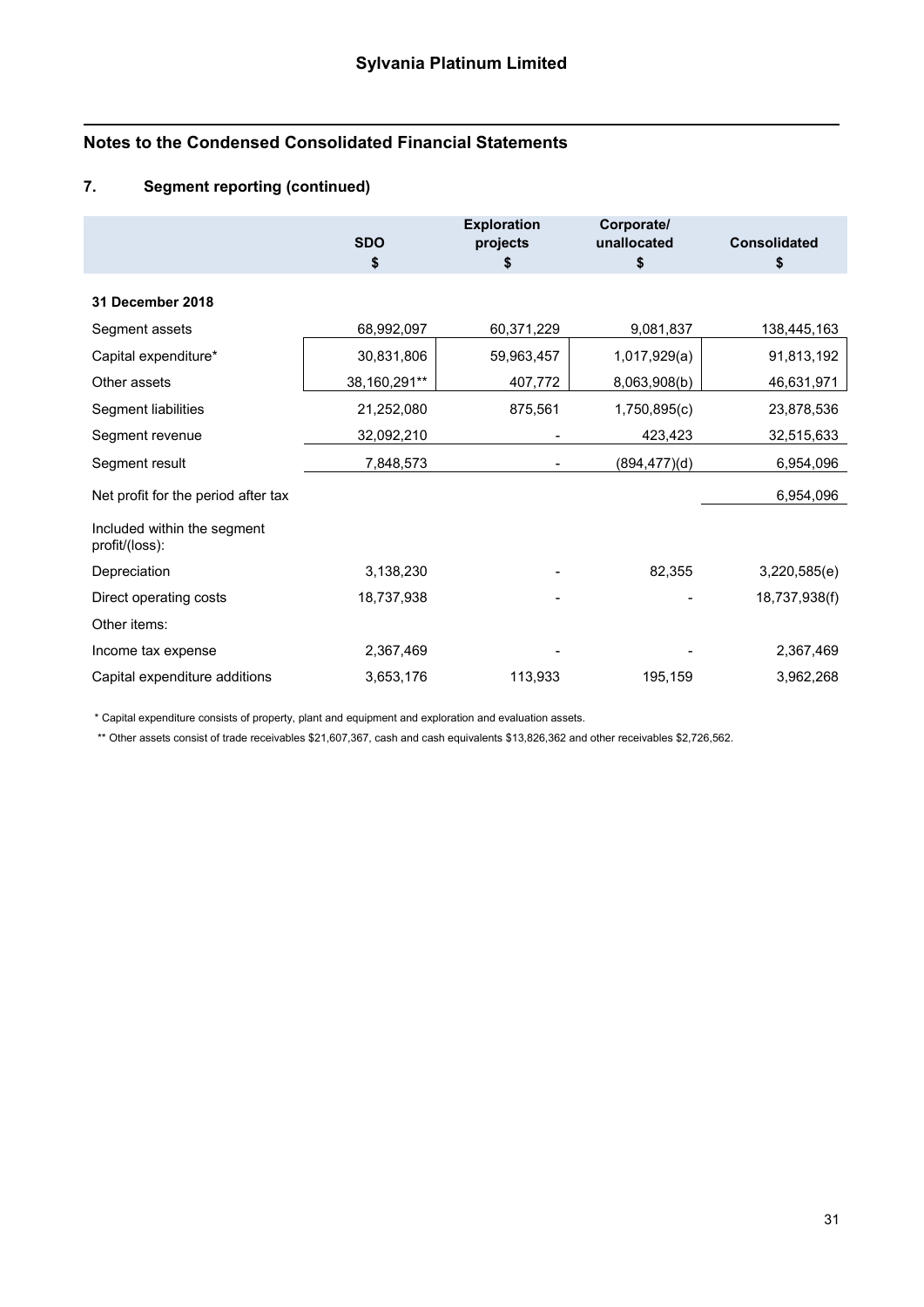# **7. Segment reporting (continued)**

|                                        | <b>SDO</b>   | Exploration | Corporate/    | Consolidated  |
|----------------------------------------|--------------|-------------|---------------|---------------|
|                                        |              | projects    | unallocated   |               |
|                                        | \$           | \$          | \$            | $\,$          |
| 31 December 2017                       |              |             |               |               |
| Segment assets                         | 69,565,996   | 62,080,086  | 7,204,472     | 138,850,554   |
| Capital expenditure*                   | 36,713,466   | 61,753,105  | 658,604(a)    | 99,125,175    |
| Other assets                           | 32,852,530** | 326,981     | 6,545,868(b)  | 39,725,379    |
| Segment liabilities                    | 23,782,836   | 1,012,345   | 832,354(c)    | 25,627,535    |
| Segment revenue                        | 28,179,974   |             | 469,576       | 28,649,550    |
| Segment result                         | 6,003,097    | (284)       | (602, 492)(d) | 5,400,321     |
| Net profit for the period after tax    |              |             |               | 5,400,321     |
| Included within segment profit/(loss): |              |             |               |               |
| Depreciation                           | 2,640,010    |             | 82,971        | 2,722,981(e)  |
| Direct operating costs                 | 17,032,666   |             |               | 17,032,666(f) |
| Other items:                           |              |             |               |               |
| Income tax expense                     | 2,504,202    | 284         |               | 2,504,486     |
| Capital expenditure additions          | 4,222,911    | 238,163     | 48,343        | 4,509,417     |
| 30 June 2018                           |              |             |               |               |
| Segment assets                         | 68,428,164   | 60,919,441  | 6,638,416     | 135,986,021   |
| Segment liabilities                    | 10,820,961   | 12,515,603  | 659,149       | 23,995,713    |

\* Capital expenditure consists of property, plant and equipment and exploration and evaluation assets.

\*\* Other assets consists of trade receivable \$22,355,540, cash and cash equivalents \$7,971,401 and other receivables \$2,525,589.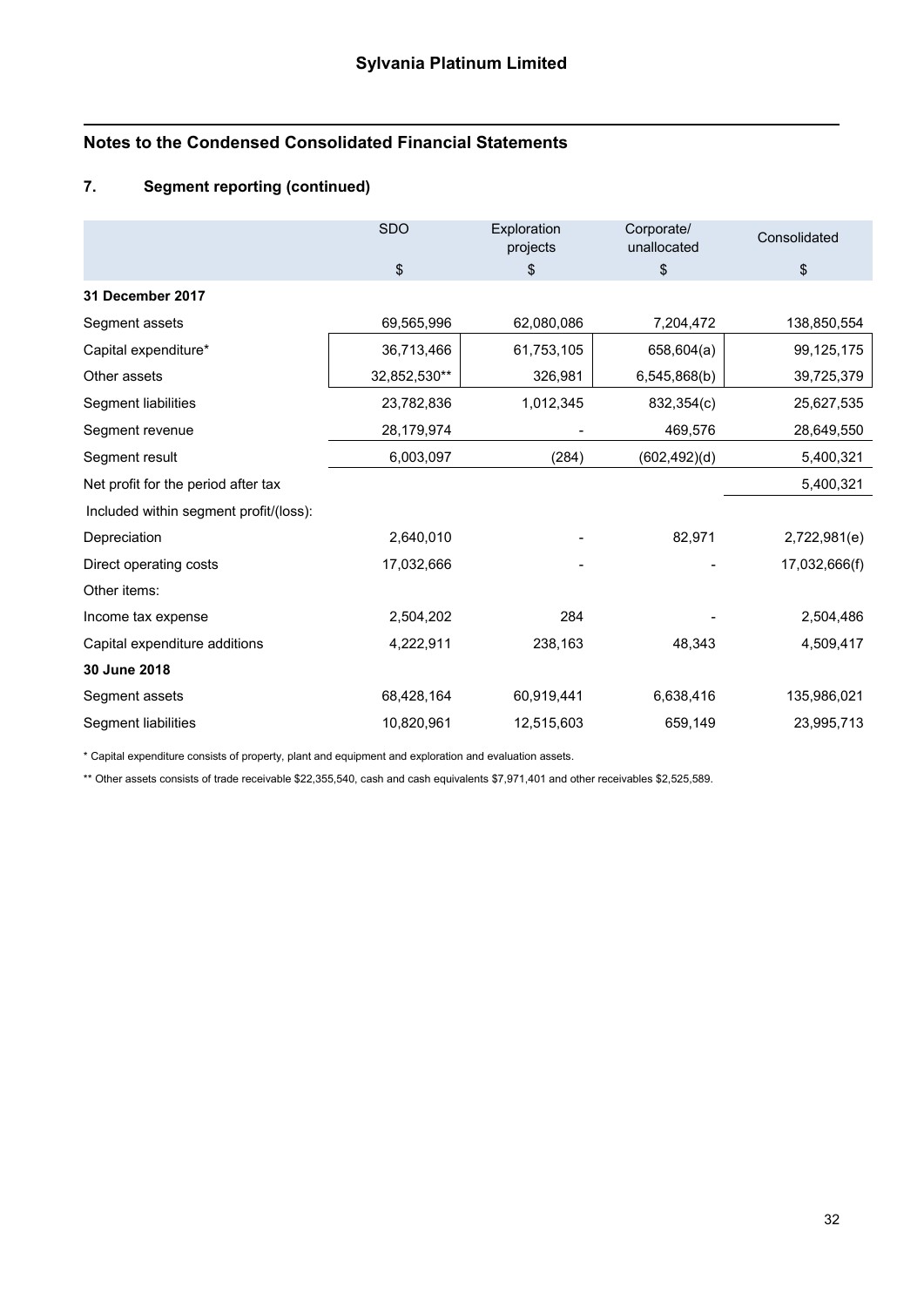# **7. Segment reporting (continued)**

|                                                        | Half year ended | Half year ended |              |
|--------------------------------------------------------|-----------------|-----------------|--------------|
|                                                        | 31 December     | 31 December     | Year ended   |
|                                                        | 2018            | 2017            | 30 June 2018 |
|                                                        | \$              | \$              | \$           |
| Major items included in corporate/unallocated          |                 |                 |              |
| (a) Capital expenditure and other assets               |                 |                 |              |
| Property, plant and equipment                          | 1,017,929       | 658,604         | 984,143      |
|                                                        | 1,017,929       | 658,604         | 984,143      |
|                                                        |                 |                 |              |
| (b) Other assets                                       |                 |                 |              |
| Cash and cash equivalents                              | 6,339,462       | 4,564,575       | 3,983,970    |
| Current tax asset                                      | 4,670           | 219,426         | 1,017        |
| Investment in joint arrangement                        | 441,017         | 474,418         | 416,442      |
| Other financial assets                                 | 922,633         | 573,299         | 794,838      |
| Other receivables                                      | 356,126         | 714,150         | 458,006      |
|                                                        | 8,063,908       | 6,545,868       | 5,654,273    |
| (c) Liabilities                                        |                 |                 |              |
| Interest-bearing loans and borrowings                  | 55,284          | 216,778         | 36,627       |
| VAT/GST payable                                        | 11,574          | 389,560         | 341,787      |
| Trade payables                                         | 553,708         | 84,024          | 280,735      |
| Accrued expenses                                       | 1,130,329       | 141,992         |              |
|                                                        | 1,750,895       | 832,354         | 659,149      |
| (d) Unallocated expenses/(income)                      |                 |                 |              |
| Administrative salaries and wages                      | 712,886         | 700,799         |              |
| Auditors' remuneration                                 | 95,348          | 53,307          |              |
| Consulting fees                                        | 89,579          | 42,530          |              |
| Depreciation                                           | 102,663         | 107,802         |              |
| Finance income                                         | (423, 423)      | (469, 576)      |              |
| Finance costs                                          | 183,625         | 139,104         |              |
| Foreign exchange loss                                  | 7,120           | 2,183           |              |
|                                                        | 31,753          | 17,422          |              |
| Legal expenses                                         |                 |                 |              |
| Overseas travelling expenses<br>Premises leases        | 88,976          | 85,049          |              |
|                                                        | 35,881          | 36,167          |              |
| Share-based compensation expense                       | 133,557         | 69,452          |              |
| Other                                                  | (163, 488)      | (181, 747)      |              |
|                                                        | 894,477         | 602,492         |              |
| Reconciliations of total segment amounts to            |                 |                 |              |
| corresponding amount for the Group<br>(e) Depreciation |                 |                 |              |
|                                                        |                 |                 |              |
| Included within cost of sales                          | 3,220,585       | 2,722,981       |              |
| Included within general and administrative costs       | 20,308          | 24,831          |              |
|                                                        | 3,240,893       | 2,747,812       |              |
| (f) Cost of sales                                      |                 |                 |              |
| Direct operating costs                                 | 18,737,938      | 17,032,255      |              |
| Depreciation                                           | 3,220,585       | 2,722,981       |              |
|                                                        | 21,958,523      | 19,755,236      |              |